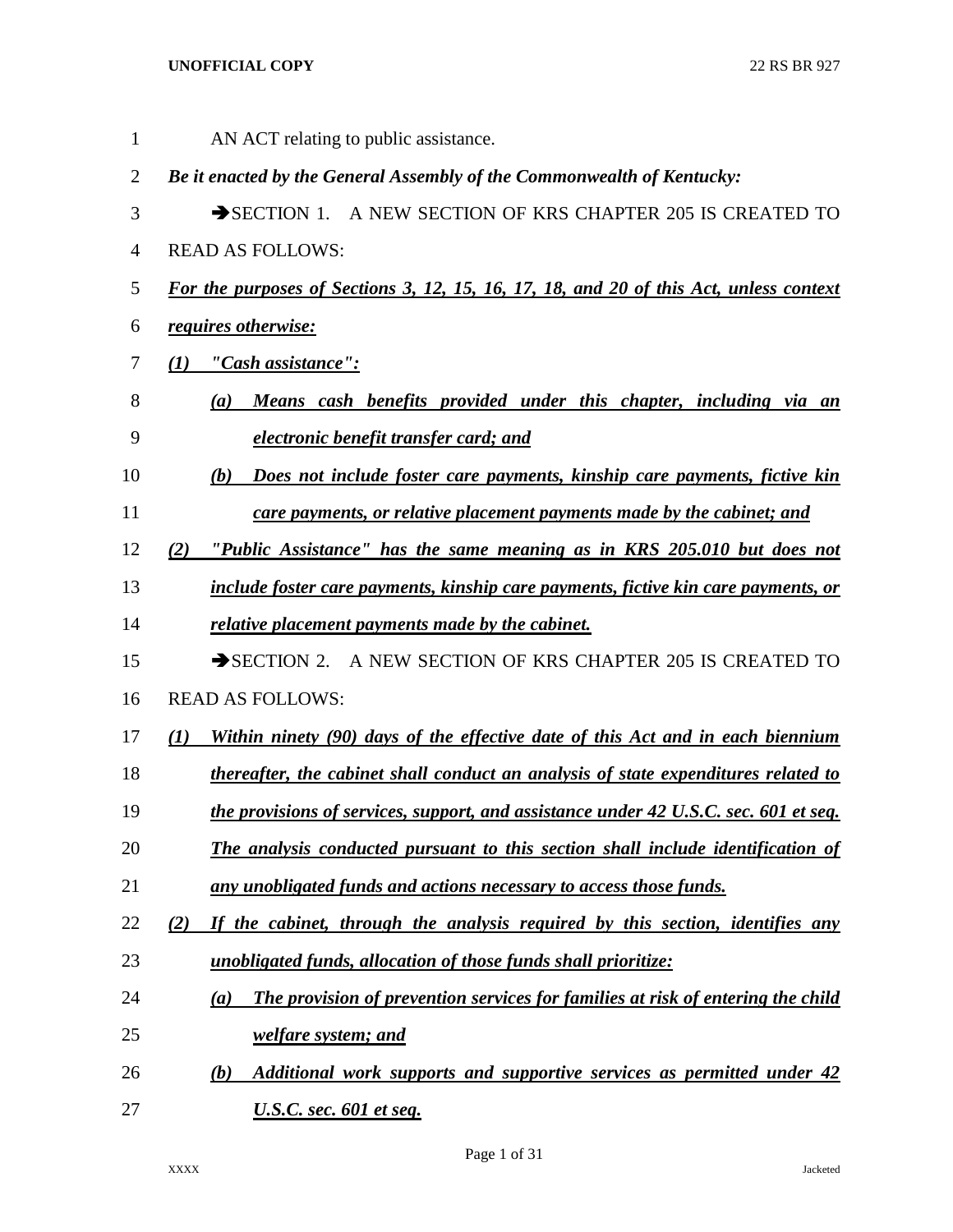| 1              |     | $\rightarrow$ SECTION 3.<br>A NEW SECTION OF KRS CHAPTER 205 IS CREATED TO            |
|----------------|-----|---------------------------------------------------------------------------------------|
| $\overline{2}$ |     | <b>READ AS FOLLOWS:</b>                                                               |
| 3              | (1) | As used in this section:                                                              |
| 4              |     | "Alcoholic beverage" has the same meaning as in KRS 241.010;<br>(a)                   |
| 5              |     | "Cash recipient of public assistance benefits" means any individual who<br>(b)        |
| 6              |     | receives cash assistance via an electronic benefit transfer card or any other         |
| 7              |     | form of cash assistance under Title IV of the Social Security Act, the                |
| 8              |     | Supplemental Nutrition Assistance Program, or any other public assistance             |
| 9              |     | program administered by the cabinet;                                                  |
| 10             |     | "Tobacco product" has the same meaning as in KRS 438.305; and<br>(c)                  |
| 11             |     | "Vapor product" has the same meaning as in KRS 438.305.<br>(d)                        |
| 12             | (2) | A cash recipient of public assistance benefits shall not use any portion of his or    |
| 13             |     | her benefits to purchase alcoholic beverages, tobacco products, vapor products,       |
| 14             |     | or lottery tickets, or to purchase any goods or services in a casino, an              |
| 15             |     | establishment that provides adult-oriented entertainment in which performers          |
| 16             |     | disrobe or perform in an unclothed state, a tattoo or body piercing facility, or a    |
| 17             |     | retail establishment the primary purpose of which is the sale of alcoholic            |
| 18             |     | <i>beverages, tobacco products, or vapor products.</i>                                |
| 19             | (3) | If a cash recipient of public assistance benefits uses an automated teller machine    |
| 20             |     | or any other means or device to withdraw cash using an electronic benefit             |
| 21             |     | transfer card issued by the cabinet, that cash may only be used for goods and         |
| 22             |     | services necessary for the welfare of the family, including but not limited to food,  |
| 23             |     | clothing, housing, utilities, child care, transportation, medicine, and medical       |
| 24             |     | supplies.                                                                             |
| 25             | (4) | Any person who violates subsection (2) or (3) of this section shall be subject to the |
| 26             |     | following sanctions:                                                                  |
| 27             |     | Upon the first violation, the recipient shall be disqualified from receiving<br>(a)   |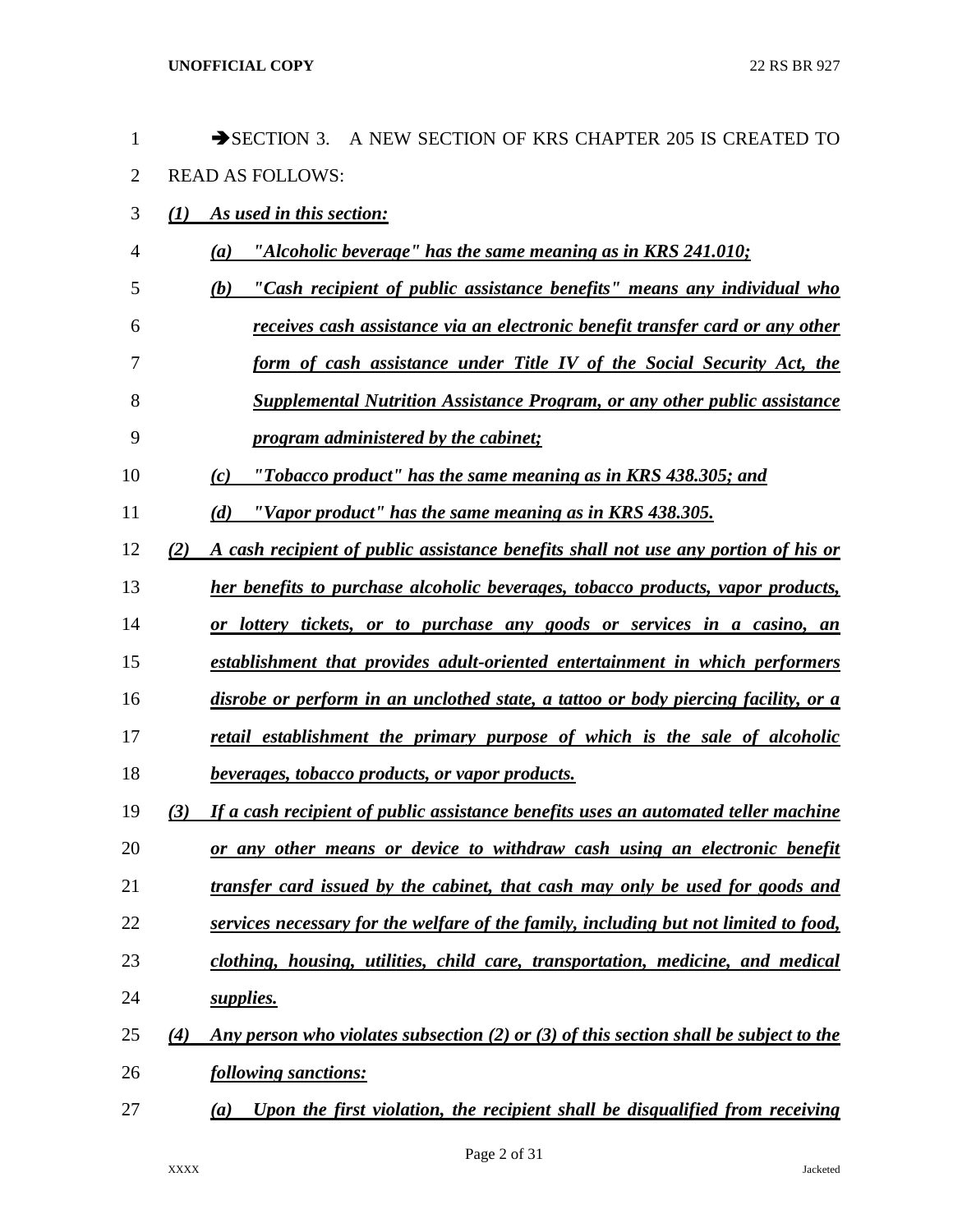| 1              | public assistance benefits by means of a direct cash payment or an                       |
|----------------|------------------------------------------------------------------------------------------|
| $\overline{2}$ | electronic benefits transfer card for one (1) month;                                     |
| 3              | Upon the second violation, the recipient shall be disqualified from receiving<br>(b)     |
| 4              | public assistance benefits by means of a direct cash payment or an                       |
| 5              | electronic benefits transfer card for three (3) months; and                              |
| 6              | Upon the third violation, the recipient shall be disqualified from receiving<br>(c)      |
| 7              | <i>public assistance benefits by means of a direct cash payment or an</i>                |
| 8              | electronic benefits transfer card for a period of five (5) years.                        |
| 9              | (5)<br>The cabinet shall:                                                                |
| 10             | Within ninety (90) days after the effective date of this Act, begin utilizing a<br>(a)   |
| 11             | single electronic benefit transfer card for each cash recipient of public                |
| 12             | assistance benefits regardless of in which public assistance program the                 |
| 13             | <i>individual is enrolled;</i>                                                           |
| 14             | (b)<br><b>Through any means practical, inform all applicants for and cash recipients</b> |
| 15             | of public assistance benefits of the restrictions and sanctions contained in             |
| 16             | <i>this section;</i>                                                                     |
| 17             | Monitor the use of electronic benefit transfer cards to withdraw cash and<br>(c)         |
| 18             | investigate cases in which it believes cash benefits may be being used in                |
| 19             | <i>violation of subsection (3) of this section; and</i>                                  |
| 20             | (d)<br>Within ninety (90) days after the effective date of this Act, promulgate          |
| 21             | <i>administrative regulations in accordance with KRS Chapter 13A necessary</i>           |
| 22             | to administer this section.                                                              |
| 23             | Subsection 5(a) of this section shall not apply to foster care payments, kinship<br>(6)  |
| 24             | care payments, fictive kin care payments, or relative placement payments made by         |
| 25             | the cabinet.                                                                             |
| 26             | SECTION 4. A NEW SECTION OF KRS CHAPTER 205 IS CREATED TO                                |
| 27             | <b>READ AS FOLLOWS:</b>                                                                  |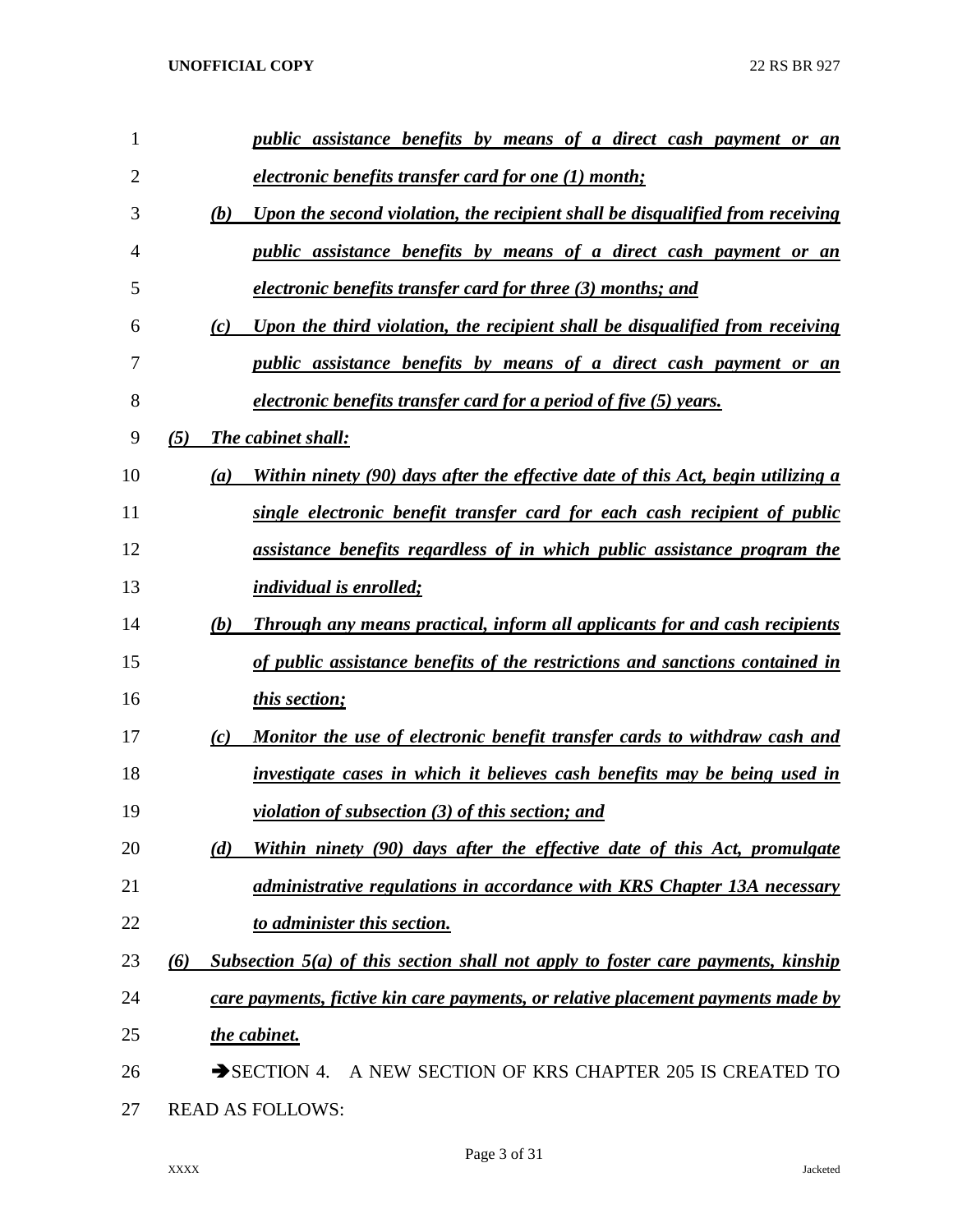| 1              | The General Assembly hereby affirms the mission of the Supplemental Nutrition<br>$\bf(1)$                        |
|----------------|------------------------------------------------------------------------------------------------------------------|
| $\overline{2}$ | Assistance Program, formerly known as the federal food stamp program, to                                         |
| 3              | supplement the food budgets of needy families so that they can purchase healthy                                  |
| $\overline{4}$ | food and move toward self-sufficiency. To that end, the General Assembly                                         |
| 5              | recommends that Supplemental Nutrition Assistance Program beneficiaries use                                      |
| 6              | at least seventy-five percent (75%) of their monthly benefits to purchase healthy                                |
| 7              | foods, including fresh fruits, fresh vegetables, and whole grains, and that                                      |
| 8              | beneficiaries utilize the Kentucky Double Dollars program to enhance the                                         |
| 9              | purchasing power of their Supplemental Nutrition Assistance Program benefits                                     |
| 10             | by purchasing fresh produce from local farmers' markets.                                                         |
| 11             | To the extent that surplus Supplemental Nutrition Assistance Program Education<br>(2)                            |
| 12             | funds are available at the end of each federal fiscal year, the cabinet shall                                    |
| 13             | coordinate with the Department of Agriculture to provide support to expand                                       |
| 14             | access by Supplemental Nutrition Assistance Program beneficiaries to farmers'                                    |
| 15             | markets across the Commonwealth.                                                                                 |
| 16             | A NEW SECTION OF KRS CHAPTER 205 IS CREATED TO<br>$\rightarrow$ SECTION 5.                                       |
| 17             | <b>READ AS FOLLOWS:</b>                                                                                          |
| 18             | In order to improve access to the Supplemental Nutrition Assistance Program, reduce                              |
| 19             | administrative costs associated with the program, and enhance program integrity, the                             |
| 20             | cabinet shall, within ninety (90) days after the effective date of this Act:                                     |
| 21             | <b>Establish a transitional benefit alternative as described in 7 C.F.R. secs. 273.26 to</b><br>$\mathcal{L}(I)$ |
| 22             | <u> 273.32;</u>                                                                                                  |
| 23             | Request a waiver from the United States Department of Agriculture to<br>(2)                                      |
| 24             | <i>implement:</i>                                                                                                |
| 25             | <b>An Elderly Simplified Application Project for individuals who have no</b><br>(a)                              |
| 26             | earned income and who are over sixty (60) years of age or who are                                                |
| 27             | disabled; and                                                                                                    |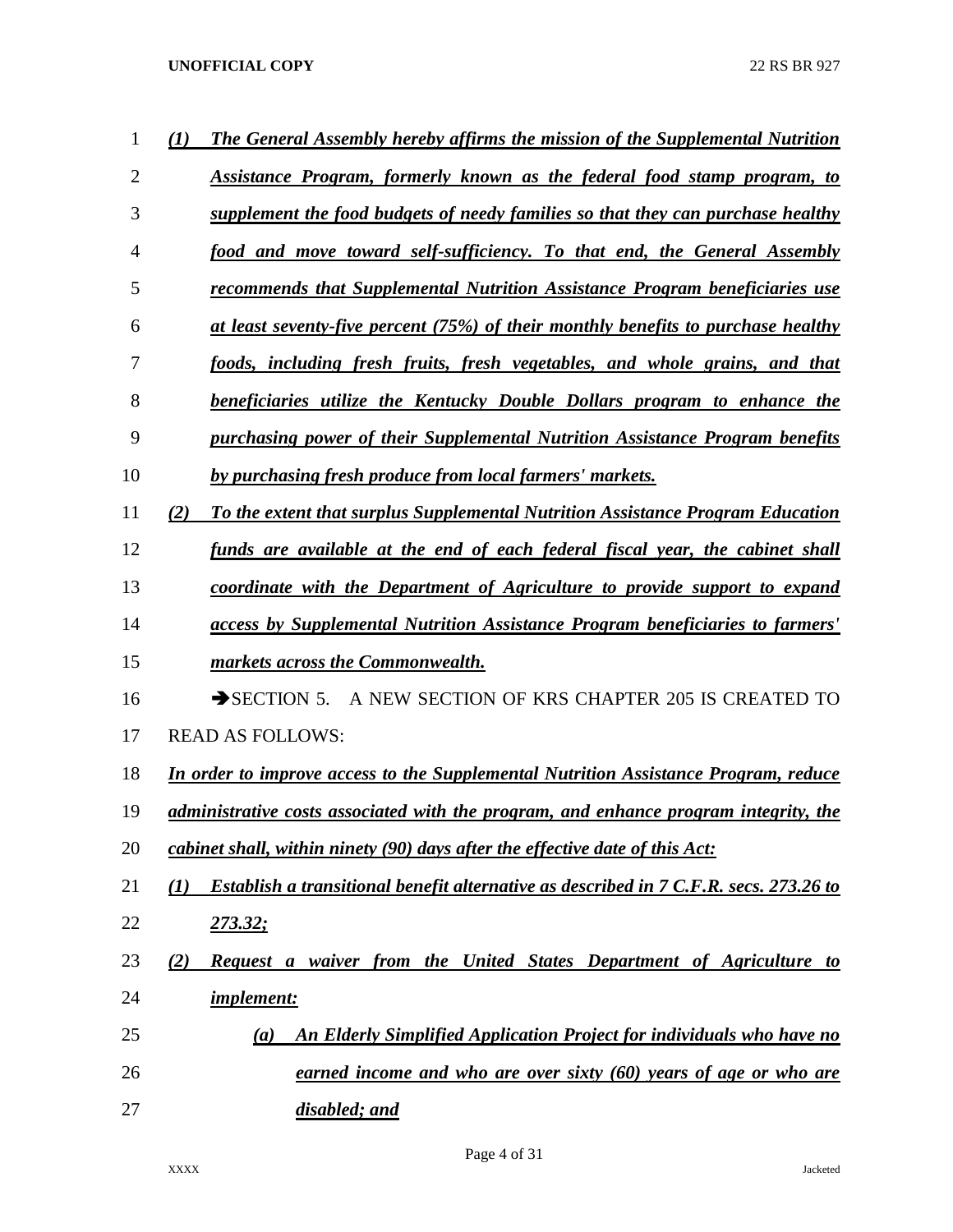| 1              |     | A standard medical deduction waiver for individuals who are over<br>(b)                    |
|----------------|-----|--------------------------------------------------------------------------------------------|
| $\overline{2}$ |     | sixty (60) years of age or are disabled;                                                   |
| 3              | (3) | Establish procedures to allow Supplemental Nutrition Assistance Program                    |
| 4              |     | <i>beneficiaries to recertify eligibility online;</i>                                      |
| 5              | (4) | Request a waiver from the United States Department of Agriculture relating to              |
| 6              |     | Supplemental Nutrition Assistance time limit exception established in 7 C.F.R.             |
| 7              |     | <u>sec. 273.24(c)(4);</u>                                                                  |
| 8              | (5) | Require all households receiving Supplemental Nutrition Assistance benefits,               |
| 9              |     | except for those households described in subsection (2) of this section, to comply         |
| 10             |     | with the certified change reporting requirements established in $7$ C.F.R. sec.            |
| 11             |     | $273.12(a)$ ; and                                                                          |
| 12             | (6) | Promulgate administrative regulations in accordance with KRS Chapter 13A                   |
| 13             |     | necessary for the purpose of carrying out this section.                                    |
| 14             |     | A NEW SECTION OF KRS CHAPTER 205 IS CREATED TO<br>$\rightarrow$ SECTION 6.                 |
| 15             |     | <b>READ AS FOLLOWS:</b>                                                                    |
| 16             | (I) | If at any time after the effective date of this Act, fifty percent $(50\%)$ or more of the |
| 17             |     | <u>general fund budget request for the provision of services under the state's</u>         |
| 18             |     | medical assistance program is needed to provide the state match required to                |
| 19             |     | support the expanded Medicaid population, the cabinet, to the extent permitted             |
| 20             |     | under federal law, shall implement a community engagement program that                     |
| 21             |     | requires all able-bodied adults without dependents who have been in the state's            |
| 22             |     | medical assistance program for more than twelve $(12)$ months to participate in at         |
| 23             |     | least eighty (80) hours of qualifying activities each month.                               |
| 24             | (2) | If the cabinet implements a community engagement program pursuant to                       |
| 25             |     | subsection (1) of this section, the program shall utilize the requirements                 |
| 26             |     | established in 7 C.F.R. sec. 273.24.                                                       |
| 27             | (3) | As used in this section:                                                                   |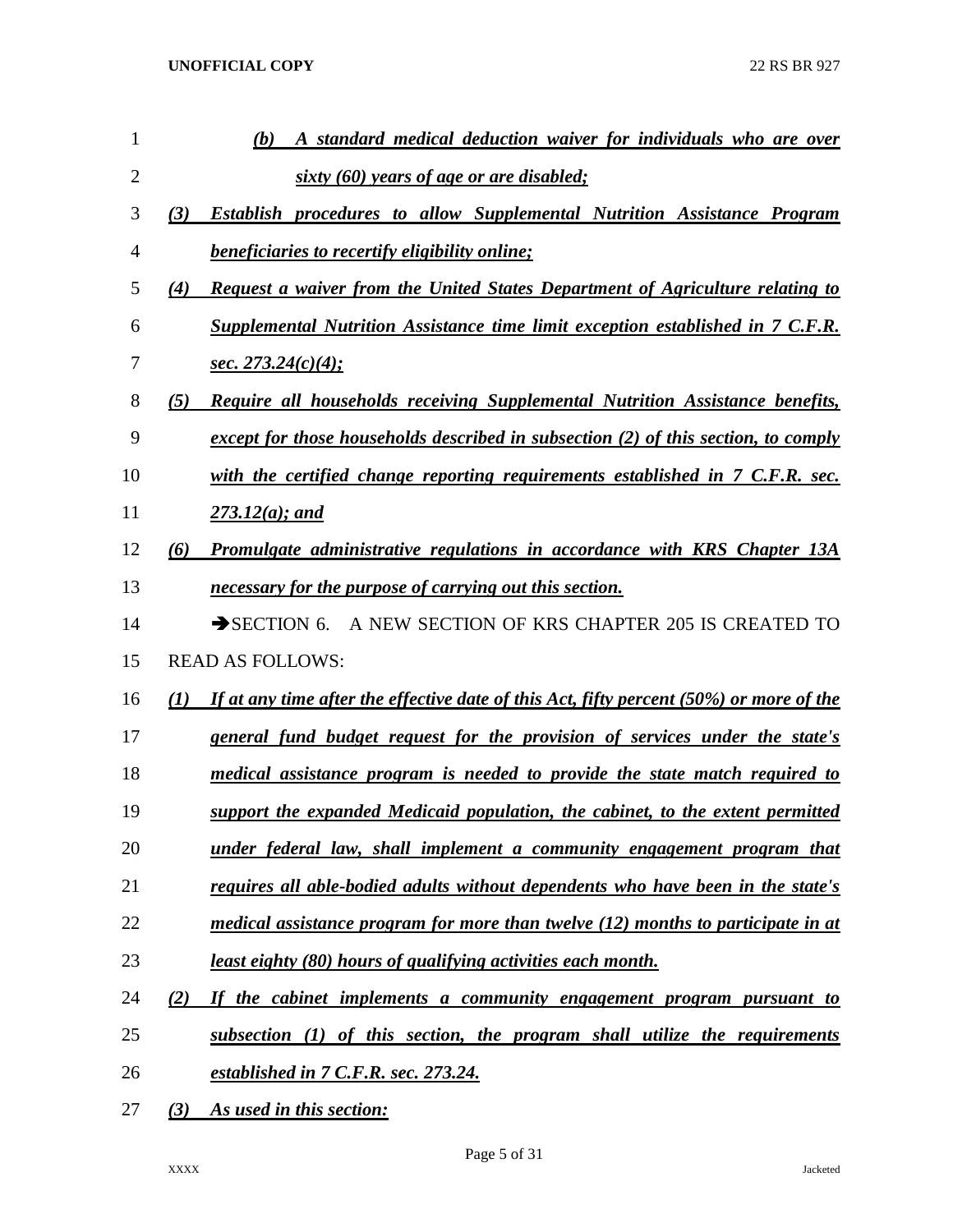| $\mathbf{1}$   | "Able-bodied adult without dependents" means an individual who is:<br>(a)                    |
|----------------|----------------------------------------------------------------------------------------------|
| $\overline{2}$ | <u>Over eighteen (18) years of age but under sixty (60) years of age;</u><br>1.              |
| 3              | Physically and mentally able to work as determined by the cabinet;<br>2.                     |
| 4              | <u>and</u>                                                                                   |
| 5              | <u>Not primarily responsible for the care of a dependent child under the</u><br>3.           |
| 6              | age of eighteen (18) or a dependent disabled adult relative; and                             |
| 7              | "Expanded Medicaid population" means individuals made eligible for<br>(b)                    |
| 8              | <b>Medicaid pursuant to Pub. L. No. 111-148.</b>                                             |
| 9              | SECTION 7. A NEW SECTION OF KRS CHAPTER 205 IS CREATED TO                                    |
| 10             | <b>READ AS FOLLOWS:</b>                                                                      |
| 11             | Notwithstanding any provision of law to the contrary, the cabinet shall not exercise the     |
| 12             | state's option to develop a basic health program as permitted under 42 U.S.C. sec.           |
| 13             | 18051 without first obtaining specific authorization from the General Assembly to do         |
| 14             | <u>so.</u>                                                                                   |
| 15             | SECTION 8. A NEW SECTION OF KRS CHAPTER 205 IS CREATED TO                                    |
| 16             | <b>READ AS FOLLOWS:</b>                                                                      |
| 17             | When the Department for Medicaid Services receives federal funding for the state's           |
| 18             | medical assistance program which is contingent on temporary maintenance of effort            |
| 19             | restrictions, such as those restrictions imposed under Pub. L. No. 116-127 sec. 6008, or     |
| 20             | is, for any reason, limited in its ability to disenroll individuals from the state's medical |
| 21             | assistance program, the department shall:                                                    |
| 22             | Continue to conduct eligibility redeterminations as in the normal course of<br>(I)<br>(a)    |
| 23             | <b>business</b> ; and                                                                        |
| 24             | Act on those redeterminations to the fullest extent permitted under federal<br>(b)           |
| 25             | <u>law; and</u>                                                                              |
| 26             | Within sixty (60) days after the expiration of any federally imposed restrictions,<br>(2)    |
| 27             | complete a full audit in which the department shall:                                         |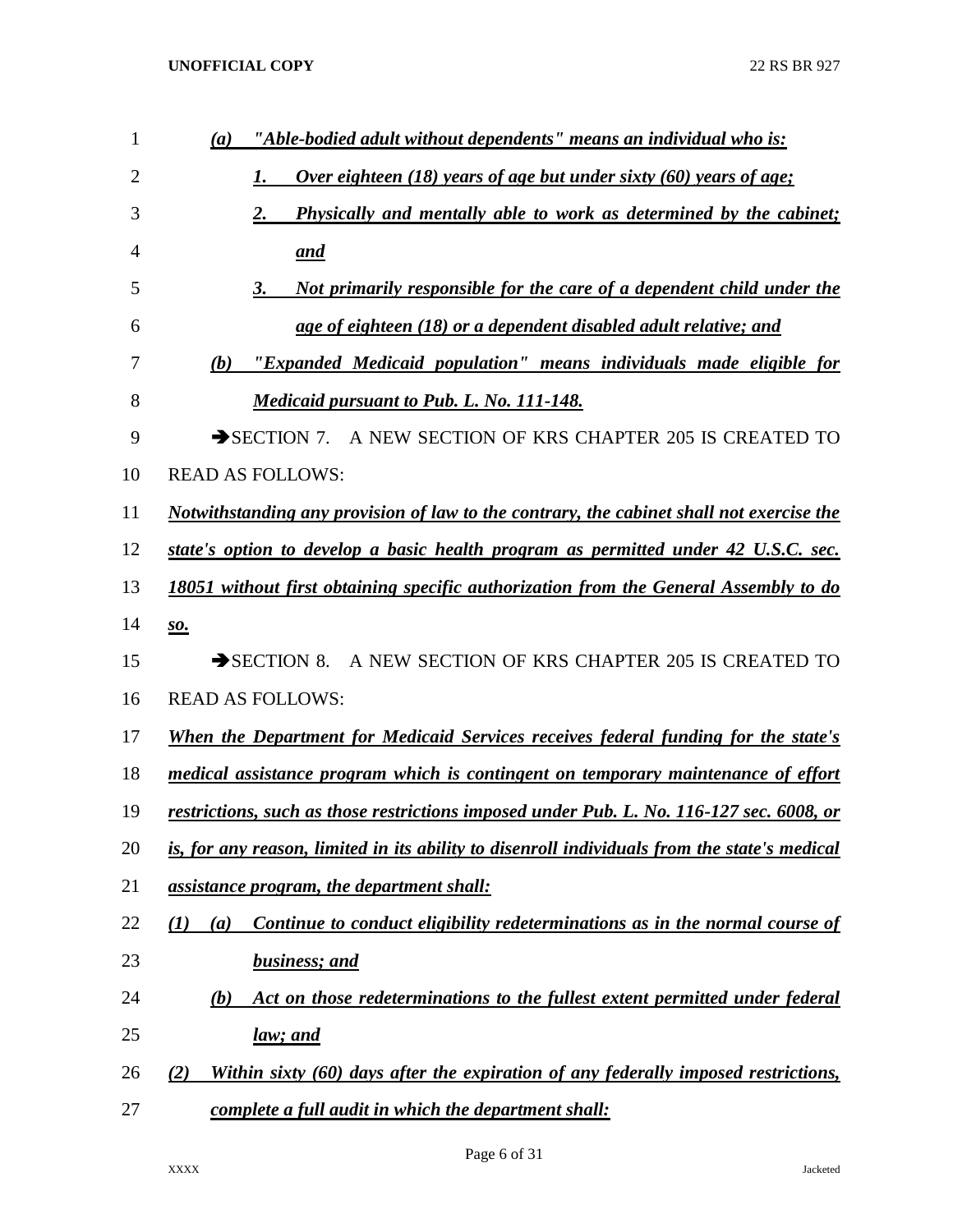| $\mathbf{1}$ | Complete and act on eligibility redeterminations for all cases that have not<br>(a)            |
|--------------|------------------------------------------------------------------------------------------------|
| 2            | had a redetermination within the previous twelve (12) months; and                              |
| 3            | (b)<br><b>Request approval from the federal Centers for Medicare and Medicaid</b><br>1.        |
| 4            | Services to conduct and act on eligibility redeterminations for each                           |
| 5            | individual who was enrolled during the period of federally imposed                             |
| 6            | <u>restrictions and has been enrolled for more than three (3) months.</u>                      |
| 7            | 2.<br>If the department receives the federal approval requested pursuant to                    |
| 8            | this paragraph, the department shall, within sixty (60)<br>days of                             |
| 9            | federal<br>approval,<br>conduct<br>eligibility<br>receiving<br>and<br>act<br>$\boldsymbol{on}$ |
| 10           | determinations for individuals described in subparagraph (1) of this                           |
| 11           | paragraph.                                                                                     |
| 12           | $\rightarrow$ SECTION 9.<br>A NEW SECTION OF KRS CHAPTER 205 IS CREATED TO                     |
| 13           | <b>READ AS FOLLOWS:</b>                                                                        |
| 14           | Unless expressly required under federal law, neither the cabinet nor the Department            |
| 15           | for Medicaid Services shall be designated as a qualified health entity for the purpose of      |
| 16           | making presumptive eligibility determinations for the state's medical assistance               |
| 17           | program.                                                                                       |
| 18           | A NEW SECTION OF KRS CHAPTER 205 IS CREATED TO<br>$\rightarrow$ SECTION 10.                    |
| 19           | <b>READ AS FOLLOWS:</b>                                                                        |
| 20           | When making presumptive eligibility determinations for the state's medical<br>(1)              |
| 21           | assistance program, it shall be the responsibility of a hospital to:                           |
| 22           | <b>Notify the Department for Medicaid Services of each presumptive eligibility</b><br>(a)      |
| 23           | determination within five (5) business days from the date the determination                    |
| 24           | <u>was made;</u>                                                                               |
| 25           | Assist individuals determined to be presumptively eligible with completing<br>(b)              |
| 26           | and submitting a full Medicaid application;                                                    |
| 27           | Notify the presumptively eligible individual in writing and on all relevant<br>(c)             |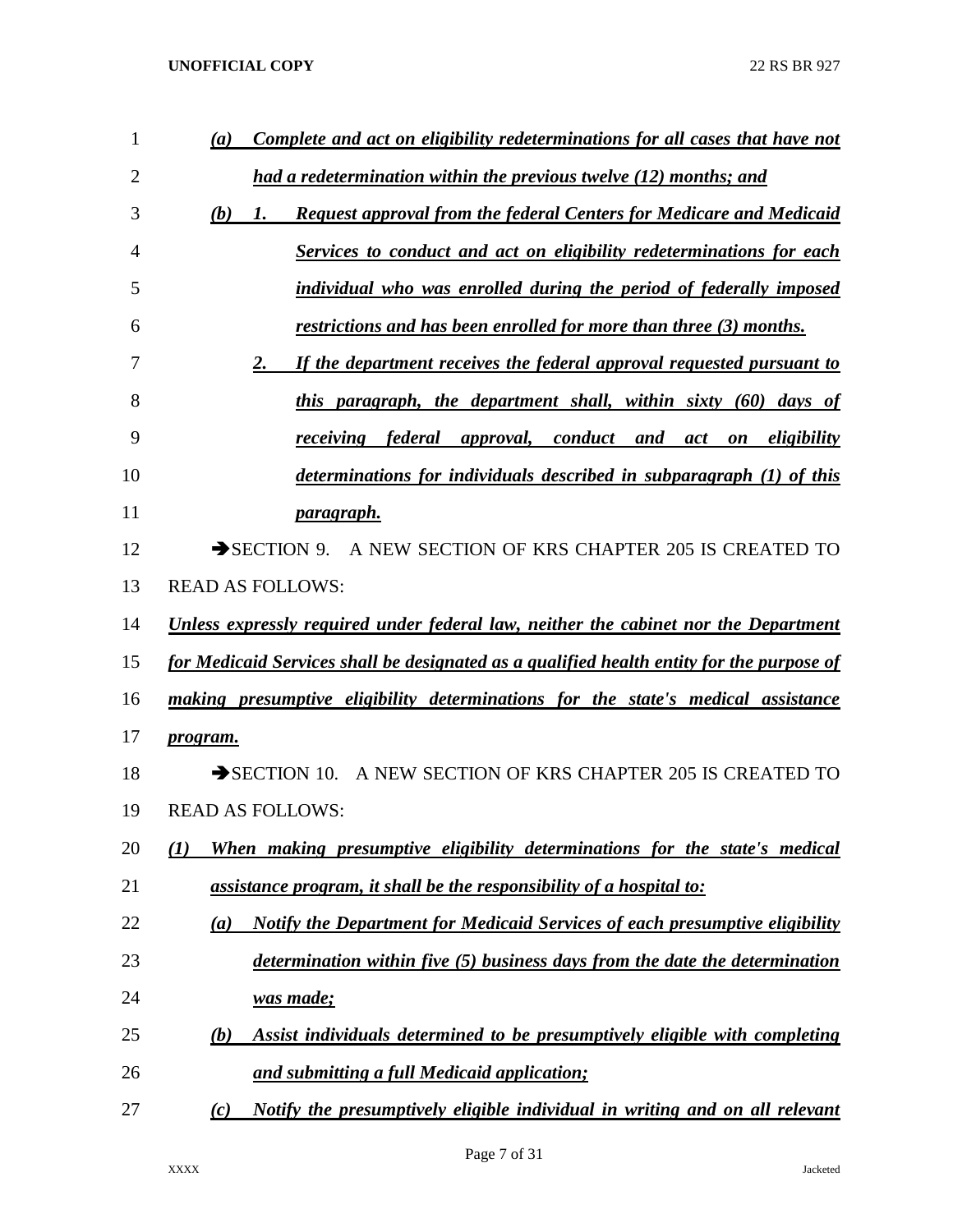| 1              | forms, in plain language and large print, that if he or she does not file a full          |
|----------------|-------------------------------------------------------------------------------------------|
| $\overline{2}$ | Medicaid application with the department before the last day of the                       |
| 3              | following month, presumptive eligibility will end on that day; and                        |
| 4              | Notify the presumptively eligible individual that if he or she files a full<br>(d)        |
| 5              | Medicaid application with the department before the last day of the                       |
| 6              | following month, presumptive eligibility coverage will continue until an                  |
| 7              | <i>eligibility determination is made on the application.</i>                              |
| 8              | The Department for Medicaid Services shall use the following standards to<br>(2)          |
| 9              | ensure an accurate presumptive eligibility determination for each presumptive             |
| 10             | eligibility determination made by a hospital:                                             |
| 11             | The hospital notified the department by submitting a Medicaid presumptive<br>(a)          |
| 12             | eligibility card to the department within five $(5)$ business days from the date          |
| 13             | of determination;                                                                         |
| 14             | (b)<br>A full Medicaid application was completed by the presumptively eligible            |
| 15             | individual and received by the department before the expiration of the                    |
| 16             | <i>presumptive eligibility period; and</i>                                                |
| 17             | If a full Medicaid application was received by the department, the individual<br>(c)      |
| 18             | was determined to be eligible for full Medicaid coverage.                                 |
| 19             | The first time a hospital fails to meet any of the standards established in<br>(3)<br>(a) |
| 20             | subsection (2) of this section for any presumptive eligibility determination              |
| 21             | made by the hospital during the previous twelve (12) months, the                          |
| 22             | Department for Medicaid Services shall notify the hospital, in writing and                |
| 23             | within five $(5)$ business days from when the standard was not met, of the                |
| 24             | following:                                                                                |
| 25             | A description of the standard that was not met and an explanation of                      |
| 26             | how it was not met; and                                                                   |
| 27             | <b>Confirmation that a second finding of failure to meet any of the</b><br>2.             |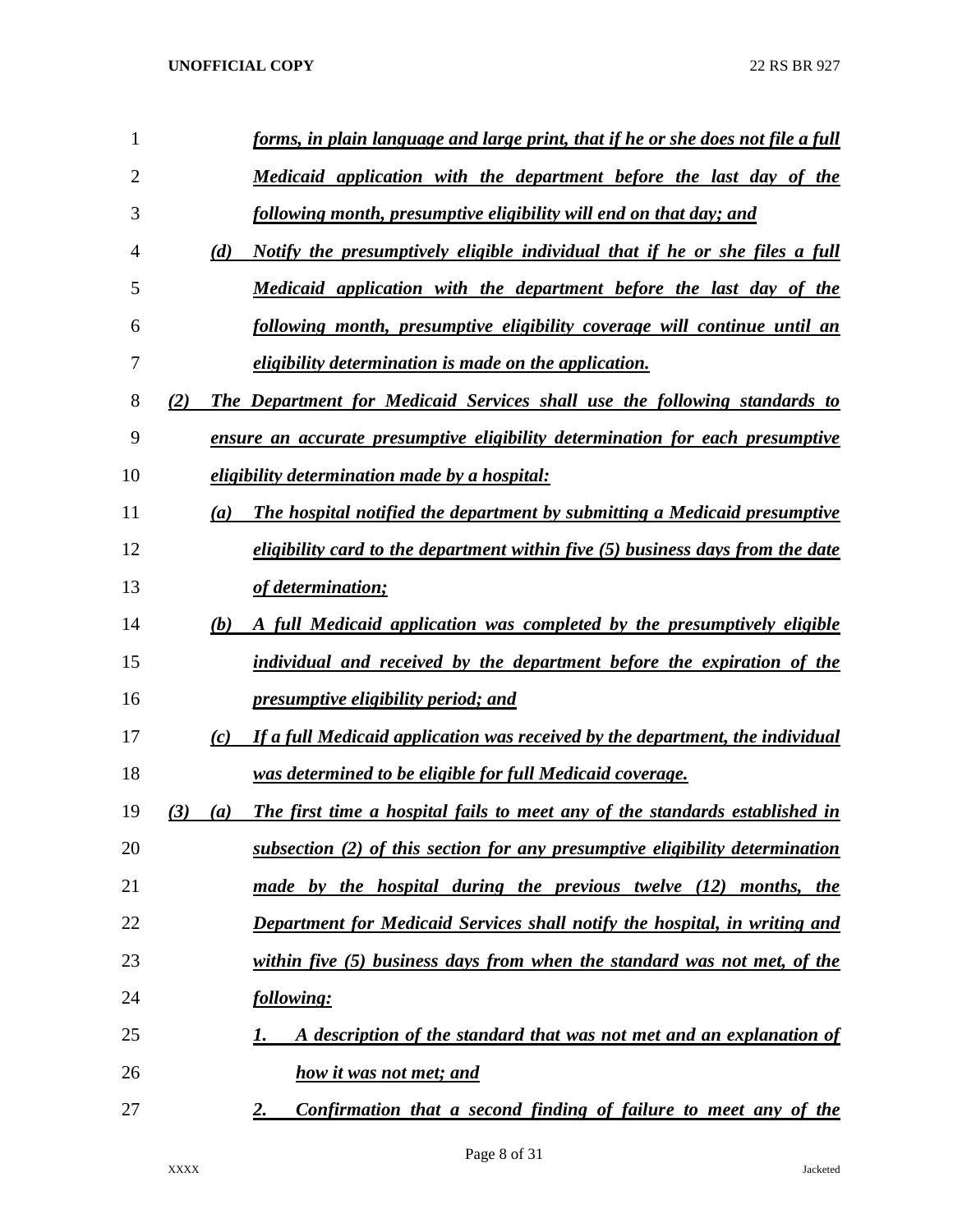| $\mathbf{1}$   | standards established in subsection (2) of this section during the next             |
|----------------|-------------------------------------------------------------------------------------|
| $\overline{2}$ | <u>twelve (12) months will result in a requirement that all applicable</u>          |
| 3              | hospital staff participate in mandatory training on hospital                        |
| 4              | presumptive eligibility rules and regulations to be conducted by the                |
| 5              | department.                                                                         |
| 6              | (b)<br>The second time a hospital fails to meet any of the standards established in |
| 7              | subsection (2) of this section for any presumptive eligibility determination        |
| 8              | made by the hospital in a twelve (12) month period, the Department for              |
| 9              | Medicaid Services shall notify the hospital, in writing and within five (5)         |
| 10             | business days from when the standard was not met, of the following:                 |
| 11             | A description of the standard that was not met and an explanation of<br>1.          |
| 12             | how it was not met;                                                                 |
| 13             | <u>2.</u><br>Confirmation that all applicable hospital staff will be required to    |
| 14             | participate in mandatory training on hospital presumptive eligibility               |
| 15             | <u>rules and regulations to be conducted by the department, including the</u>       |
| 16             | date, time, and location of the training as determined by the                       |
| 17             | department;                                                                         |
| 18             | 3.<br>A description of available appellate procedures by which the hospital         |
| 19             | may dispute the finding of failure and remove the finding by providing              |
| 20             | clear and convincing evidence that the standard was met; and                        |
| 21             | Confirmation that if the hospital again fails to meet the standards<br>4.           |
| 22             | established in subsection (2) of this section during the next twelve $(12)$         |
| 23             | months, the hospital will no longer be permitted to make presumptive                |
| 24             | <i>eligibility determinations.</i>                                                  |
| 25             | (c)<br>The third time a hospital fails to meet any of the standards established in  |
| 26             | subsection $(2)$ of this section for any presumptive eligibility determination      |
| 27             | made by the hospital in a twelve (12) month period, the Department for              |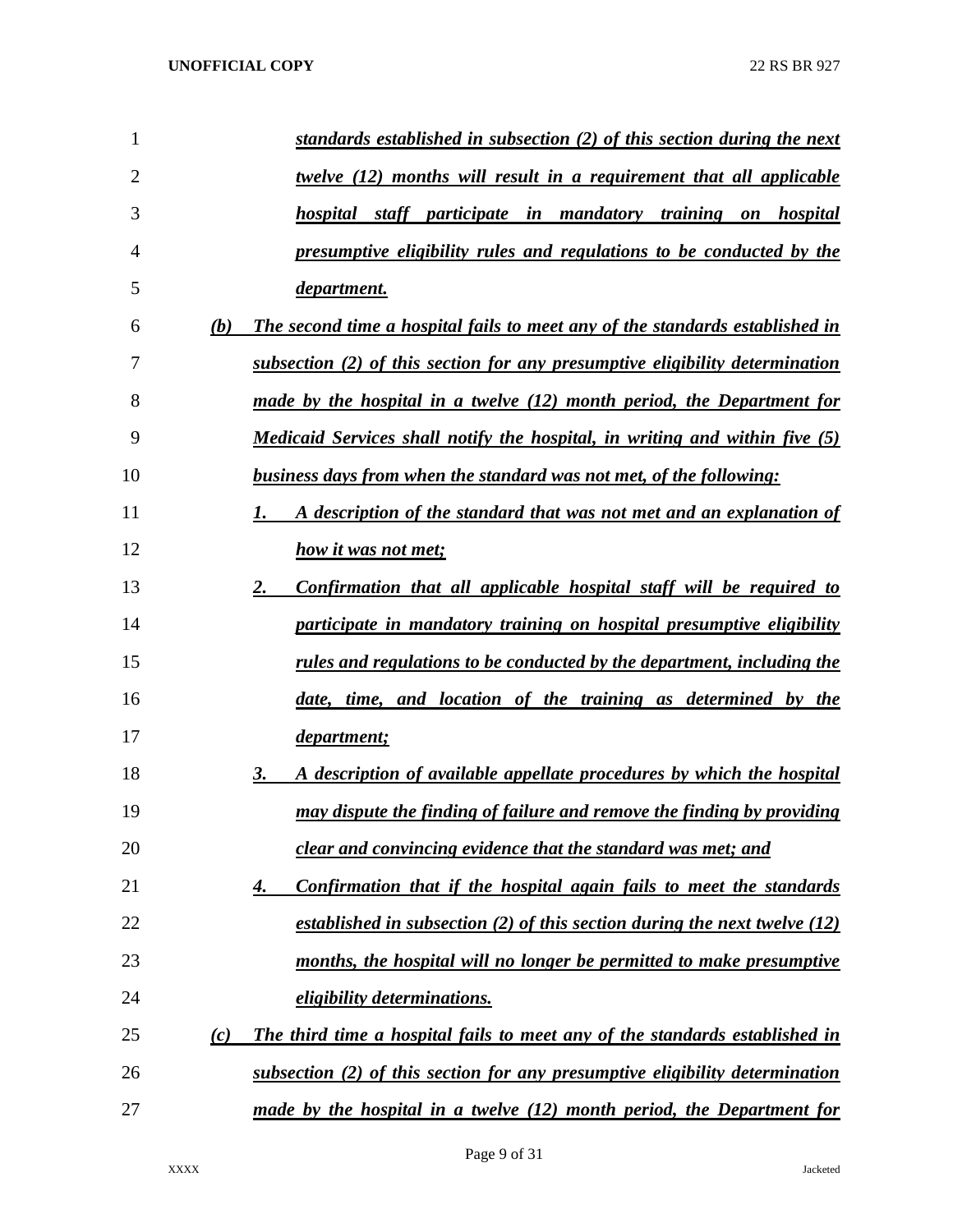| 1              | Medicaid Services shall notify the hospital, in writing and within five (5)                |
|----------------|--------------------------------------------------------------------------------------------|
| $\overline{2}$ | business days from when the standard was not met, of the following:                        |
| 3              | A description of the standard that was not met and an explanation of                       |
| 4              | how it was not met;                                                                        |
| 5              | A description of available appellate procedures by which the hospital<br>2.                |
| 6              | may dispute the finding of failure and remove the finding by providing                     |
| 7              | clear and convincing evidence that the standard was met; and                               |
| 8              | Confirmation that, effective immediately, the hospital is no longer<br>4.                  |
| 9              | permitted to make presumptive eligibility determinations.                                  |
| 10             | Within ninety (90) days after the effective date of this Act, the cabinet shall, in<br>(4) |
| 11             | accordance with KRS Chapter 13A, promulgate administrative regulations                     |
| 12             | necessary for the purpose of carrying out this section.                                    |
| 13             | SECTION 11. A NEW SECTION OF KRS CHAPTER 205 IS CREATED TO                                 |
| 14             | <b>READ AS FOLLOWS:</b>                                                                    |
| 15             | To the extent permitted under federal law, the state's medical assistance program shall    |
| 16             | provide coverage for substance use disorder treatment, including peer support services     |
| 17             | and substance use disorder treatment and patient navigation provided by a licensed         |
| 18             | clinical social worker, for incarcerated individuals.                                      |
| 19             | SECTION 12. A NEW SECTION OF KRS CHAPTER 205 IS CREATED TO                                 |
| 20             | <b>READ AS FOLLOWS:</b>                                                                    |
| 21             | If a custodial parent of a dependent child is disqualified from receiving cash<br>(I)      |
| 22             | <u>assistance benefits pursuant to Section 3 or 17 of this Act, the dependent child's</u>  |
| 23             | eligibility and any other adult family member's eligibility for cash assistance            |
| 24             | benefits shall not be affected, and the custodial parent may choose to designate           |
| 25             | <u>another person as a protective payee to receive benefits on behalf of the</u>           |
| 26             | <u>dependent child. The protective payee shall be an adult immediate family member</u>     |
| 27             | of the dependent child, if such a person is available. The protective payee shall be       |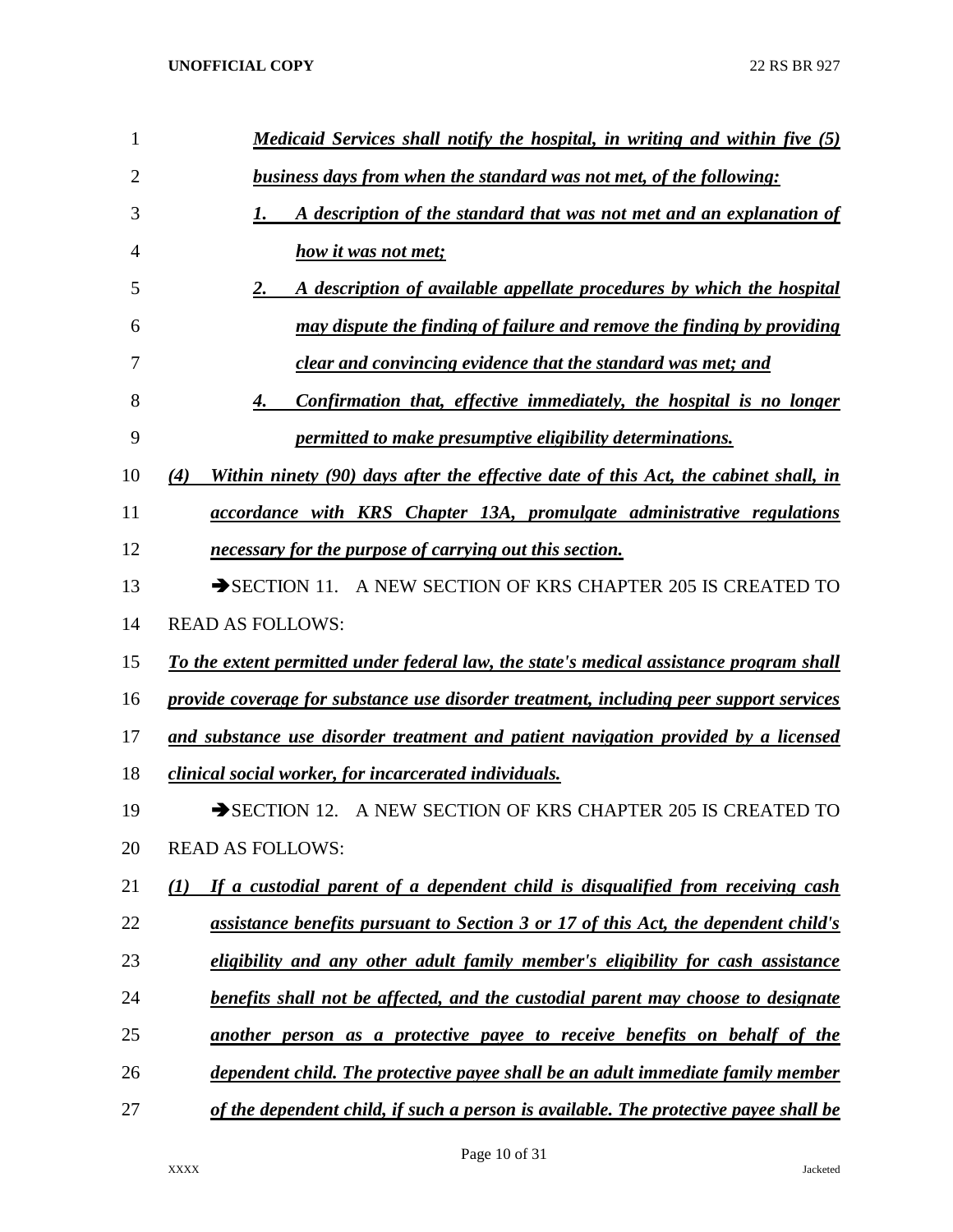| 1              |     | approved by the cabinet.                                                                           |
|----------------|-----|----------------------------------------------------------------------------------------------------|
| $\overline{2}$ | (2) | Within ninety (90) days after the effective date of this Act, the cabinet shall                    |
| 3              |     | promulgate administrative regulations, in accordance with KRS Chapter 13A,                         |
| 4              |     | necessary for the purpose of carrying out this section.                                            |
| 5              |     | SECTION 13. A NEW SECTION OF KRS CHAPTER 205 IS CREATED TO                                         |
| 6              |     | <b>READ AS FOLLOWS:</b>                                                                            |
| 7              |     | <b>The Cabinet for Health and Family Services shall report to the Public Assistance</b>            |
| 8              |     | <b>Oversight and Advisory Committee, established in Section 15 of this Act, on efforts to</b>      |
| 9              |     | <u>implement Sections 2, 3, 5, 7, 8, 9, 10, 11, 12, 16, 17, 20, 22, 23, 24, and 28 of this Act</u> |
| 10             |     | no later than December 1, 2022, within one (1) year after the effective date of this Act,          |
| 11             |     | and at any time thereafter upon request from the Public Assistance Oversight and                   |
| 12             |     | <b>Advisory Committee or any other legislative committee.</b>                                      |
| 13             |     | SECTION 14. A NEW SECTION OF KRS CHAPTER 205 IS CREATED TO                                         |
| 14             |     | <b>READ AS FOLLOWS:</b>                                                                            |
| 15             |     | <b>The Attorney General shall:</b>                                                                 |
| 16             |     | (1) On behalf of the Commonwealth of Kentucky, have jurisdiction to enforce this                   |
| 17             |     | chapter; and                                                                                       |
| 18             | (2) | <b>Bring an action against the Cabinet for Health and Family Services if any</b>                   |
| 19             |     | provision of Sections 2, 3, 4, 5, 6, 7, 8, 9, 10, 11, 12, 16, 17, 20, 22, 23, 24, and 28           |
| 20             |     | are not fully implemented as required by this Act.                                                 |
| 21             |     | Section 15. KRS 6.940 is amended to read as follows:                                               |
| 22             | (1) | There is hereby established a <b>Public Assistance</b> [Medicaid] Oversight and Advisory           |
| 23             |     | Committee, consisting of ten (10) members appointed as follows: four (4) members                   |
| 24             |     | of the Senate appointed by the President of the Senate; one (1) member of the                      |
| 25             |     | minority party in the Senate appointed by the Minority Floor Leader in the Senate;                 |
| 26             |     | four (4) members of the House of Representatives appointed by the Speaker of the                   |
| 27             |     | House of Representatives; and one (1) member of the minority party in the House of                 |

Page 11 of 31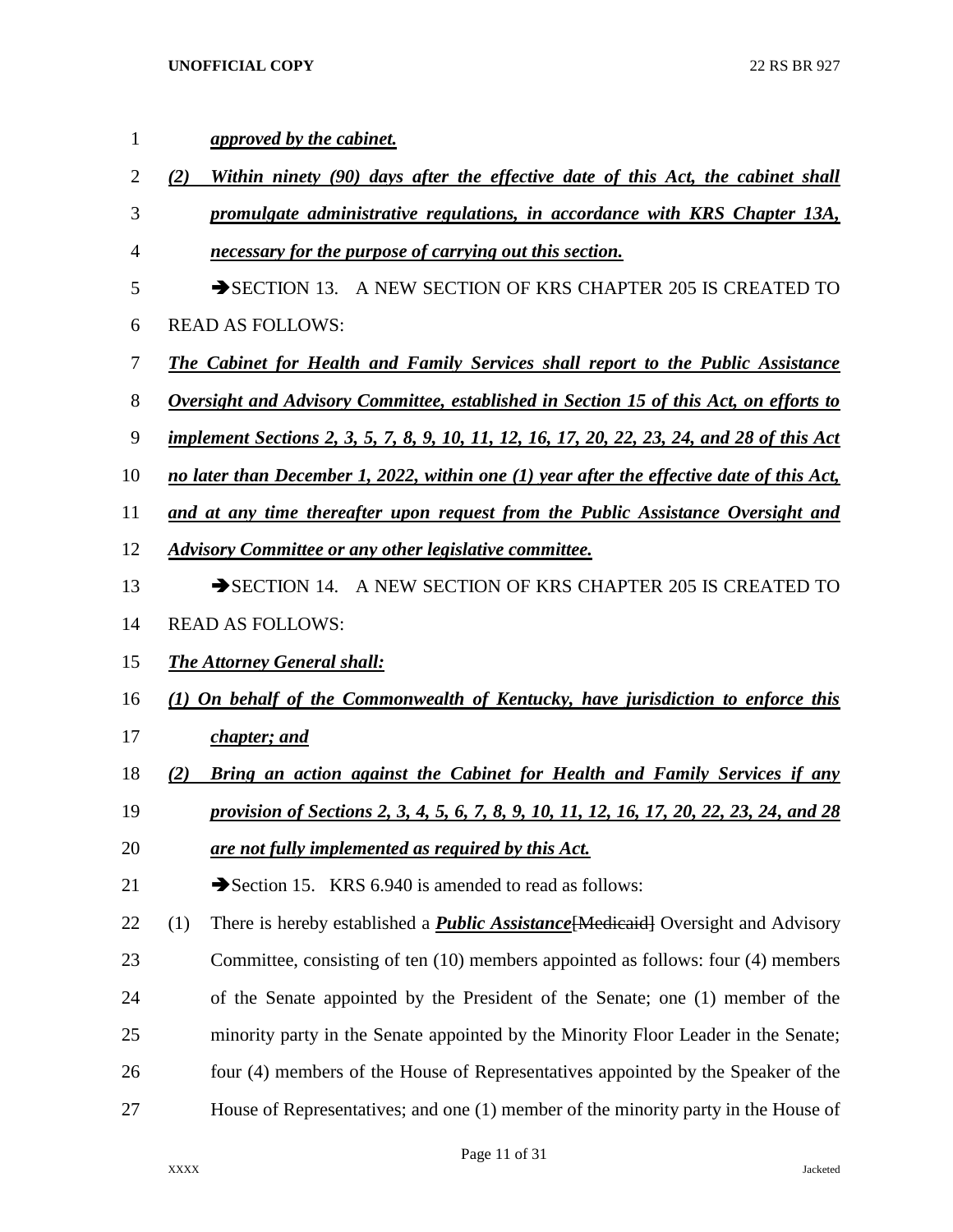- Representatives appointed by the Minority Floor Leader in the House of Representatives.
- *(2)* Members appointed from each chamber shall elect one (1) member from their chamber to serve as co-chair. The co-chairs shall have joint responsibilities for committee meeting agendas and presiding at committee meetings.
- *(3)* The committee shall meet at least four (4) times annually*.*
- *(4) The committee*[ and] shall provide oversight on the implementation *and administration* of *all public assistance programs*[Medicaid] within the Commonwealth*,* including access to services *and benefits*, utilization of services *and benefits*, quality of services *and benefits*, and cost containment. *The committee shall also examine strategies to promote participation in the workforce by public assistance beneficiaries.*
- *(5)*[(2)] A majority of the entire membership of the *Public Assistance*[Medicaid] Oversight and Advisory Committee shall constitute a quorum, and all actions of the committee shall be by vote of a majority of its entire membership.

16 Section 16. KRS 205.178 is amended to read as follows:

 (1) At a regularly scheduled interval, each enrollment or benefit tracking agency associated with the Medicaid program or the *Supplemental Nutrition Assistance Program* [food stamps program ] of the cabinet shall receive and review information from the Kentucky Lottery Corporation concerning individuals enrolled as recipients in the Medicaid program or the *Supplemental Nutrition Assistance Program* [food stamps program] that indicates a change in circumstances that may affect eligibility, including but not limited to changes in income or resources.

 (2) On at least a monthly basis, each enrollment or benefit tracking agency associated with the Medicaid program or the *Supplemental Nutrition Assistance Program* **Ifood stamps program** lof the cabinet shall receive and review information from the Vital Statistics Branch concerning individuals enrolled in the Medicaid program or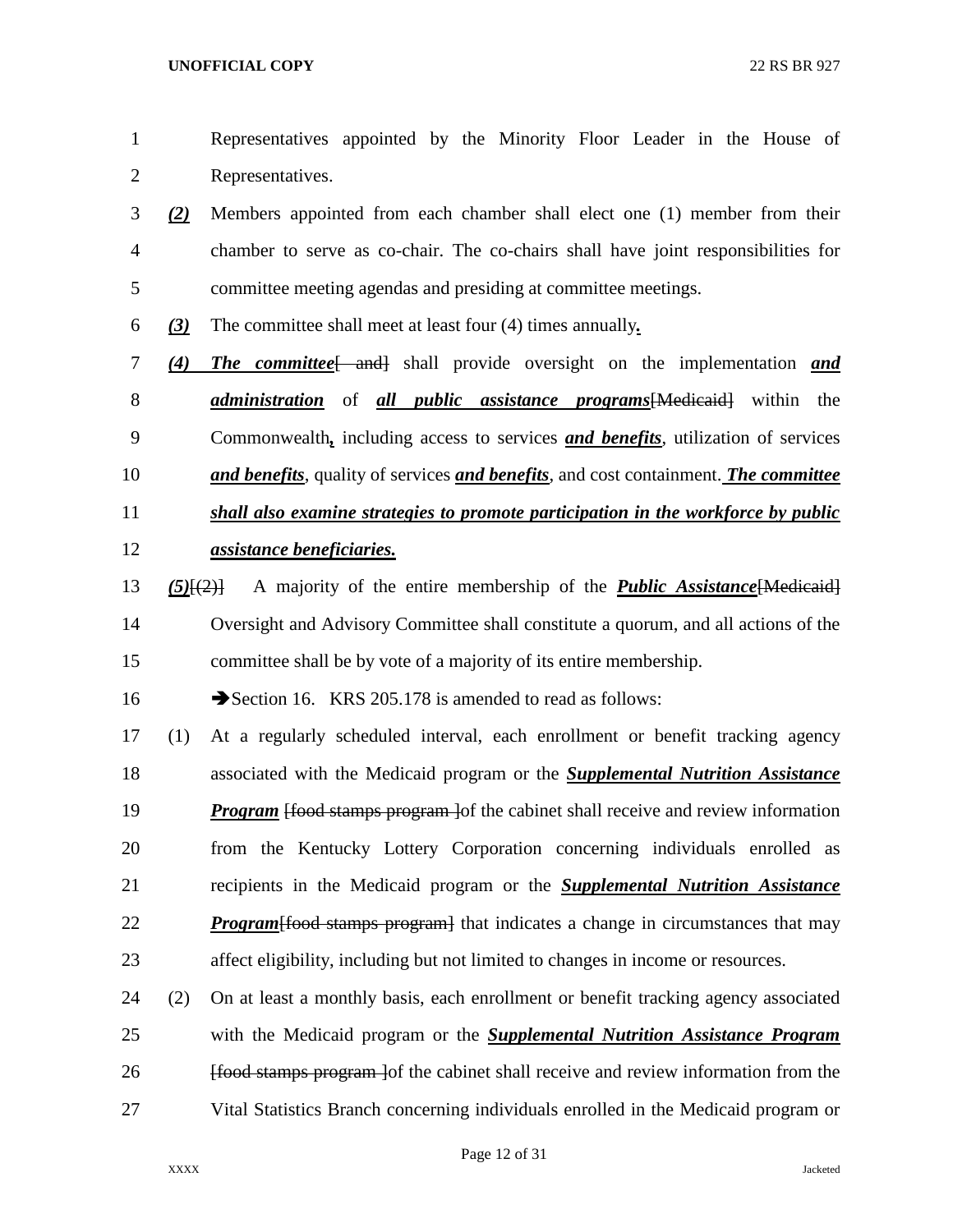| $\mathbf{1}$   |                   | the <b>Supplemental Nutrition Assistance Program</b> (food stamps program (that               |
|----------------|-------------------|-----------------------------------------------------------------------------------------------|
| $\overline{2}$ |                   | indicates a change in circumstances that may affect eligibility.                              |
| 3              | (3)               | On at least a monthly basis, each enrollment or benefit tracking agency                       |
| $\overline{4}$ |                   | associated with the Supplemental Nutrition Assistance Program of the cabinet                  |
| 5              |                   | shall receive and review information from the Administrative Office of the Courts             |
| 6              |                   | concerning individuals enrolled in the Supplemental Nutrition Assistance                      |
| 7              |                   | Program that indicates a change in circumstances that may affect eligibility,                 |
| 8              |                   | including but not limited to incarceration status.                                            |
| 9              | $\left( 4\right)$ | On at least a quarterly basis, each enrollment or benefit tracking agency associated          |
| 10             |                   | with the Medicaid program or the <b>Supplemental Nutrition Assistance Program</b>             |
| 11             |                   | <del>[food stamps program]</del> of the cabinet shall receive and review information from the |
| 12             |                   | Kentucky Office of Unemployment Insurance concerning individuals enrolled in the              |
| 13             |                   | Medicaid program or the <b>Supplemental Nutrition Assistance Program</b> [food                |
| 14             |                   | stamps program lthat indicates a change in circumstances that may affect eligibility,         |
| 15             |                   | including but not limited to changes in employment or wages.                                  |
| 16             | $(5)$ $\{4\}$     | On at least a quarterly basis, each enrollment or benefit tracking agency                     |
| 17             |                   | associated with the Medicaid program or the <b>Supplemental Nutrition Assistance</b>          |
| 18             |                   | <b>Program</b> food stamps program of the cabinet shall receive and review information        |
| 19             |                   | concerning individuals enrolled in the Medicaid program or the <b>Supplemental</b>            |
| 20             |                   | <b>Nutrition Assistance Program</b> food stamps program that indicates a change in            |
| 21             |                   | circumstances that may affect eligibility, including but not limited to potential             |
| 22             |                   | changes in residency as identified by out-of-state electronic benefit transfer                |
| 23             |                   | transactions.                                                                                 |
| 24             | (6)               | On at least a quarterly basis, each enrollment or benefit tracking agency                     |
| 25             |                   | <u>associated with the Supplemental Nutrition Assistance Program of the cabinet</u>           |
| 26             |                   | shall receive and review information the Department of Revenue concerning                     |
|                |                   |                                                                                               |

*individuals enrolled in the Supplemental Nutrition Assistance Program that* 

Page 13 of 31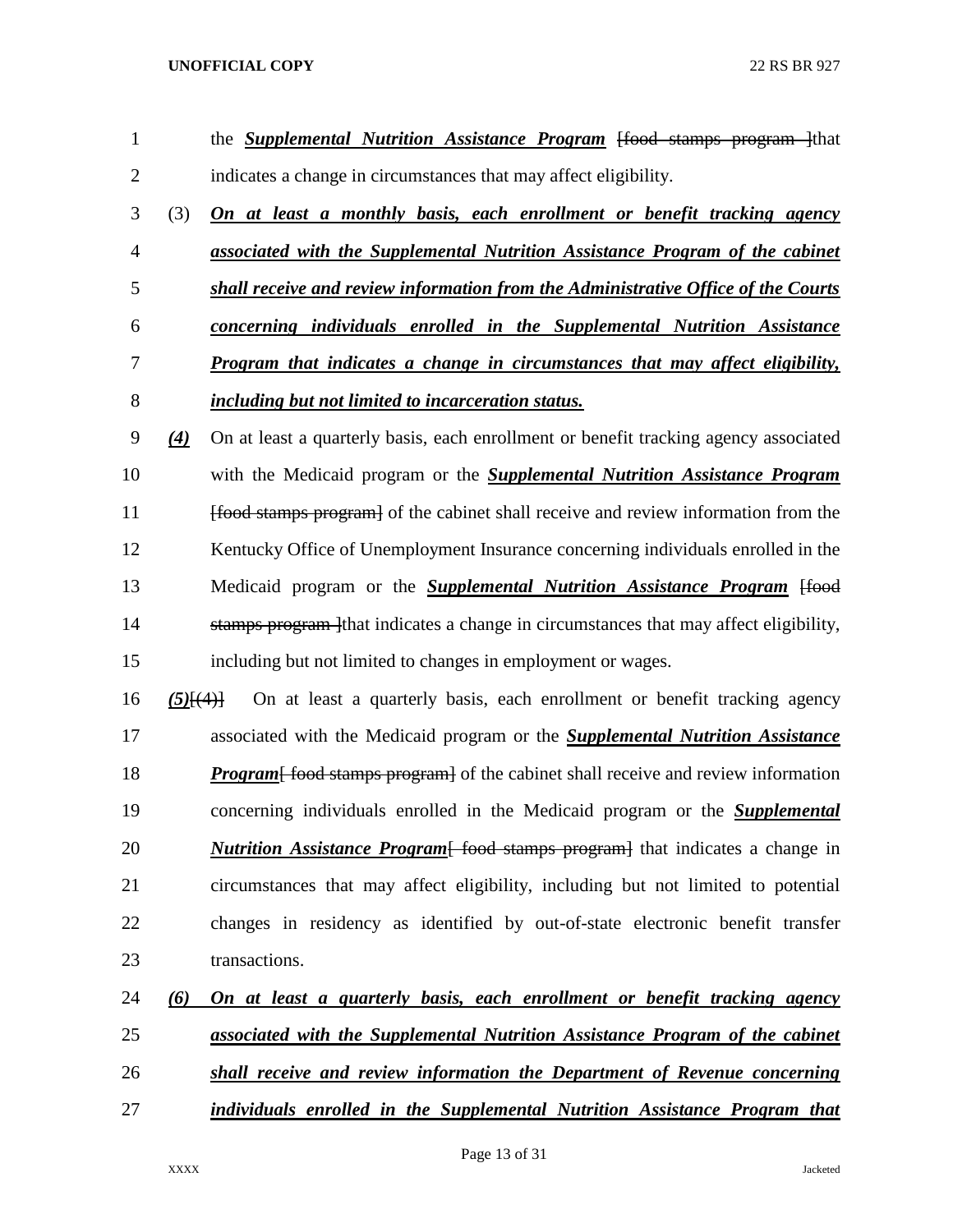| $\mathbf{1}$   |                              | indicates a change in circumstances that may affect eligibility, including but not     |
|----------------|------------------------------|----------------------------------------------------------------------------------------|
| $\overline{2}$ |                              | limited to changes in income, wages, or residency as identified in tax records.        |
| 3              |                              | $\frac{(7)}{5}$ (a) - Notwithstanding any other provision of law to the contrary:      |
| $\overline{4}$ | $\left(\underline{a}\right)$ | Each enrollment or benefit tracking agency associated with the Medicaid                |
| 5              |                              | program or the <b>Supplemental Nutrition Assistance Program</b> [food stamps           |
| 6              |                              | program lof the cabinet shall enter into a memorandum of understanding with            |
| 7              |                              | any department, agency, or division for information detailed in this section;          |
| 8              |                              | $and[\cdot]$                                                                           |
| 9              | (b)                          | [Notwithstanding any other provision of law to the contrary, ]Any department,          |
| 10             |                              | agency, or division for information detailed in this section, including but not        |
| 11             |                              | limited to the Kentucky Lottery Corporation, the Vital Statistics Branch, the          |
| 12             |                              | Office of Unemployment Insurance, and the Department for Community                     |
| 13             |                              | Based Services, shall enter into any necessary memoranda of understanding              |
| 14             |                              | with the enrollment or benefit tracking agency associated with the Medicaid            |
| 15             |                              | program or the <b>Supplemental Nutrition Assistance Program</b> [food stamps]          |
| 16             |                              | program - requesting an agreement pursuant to paragraph (a) of this                    |
| 17             |                              | subsection.                                                                            |
| 18             | $(8)$ [(6)]                  | Each enrollment or benefit tracking agency associated with the Medicaid                |
| 19             |                              | program or the <b>Supplemental Nutrition Assistance Program</b> [ food stamps          |
| 20             |                              | program of the cabinet may contract with one (1) or more independent vendors to        |
| 21             |                              | provide additional data or information that may indicate a change in circumstances     |
| 22             |                              | that may affect eligibility.                                                           |
| 23             | (9)(7)                       | Each enrollment or benefit tracking agency associated with the Medicaid                |
| 24             |                              | program or the <b>Supplemental Nutrition Assistance Program</b> [food stamps program   |
| 25             |                              | Jof the cabinet shall explore joining any multistate cooperative to identify           |
| 26             |                              | individuals who are also enrolled in public assistance programs outside of this state. |
| 27             |                              | $(10)(8)$ If an enrollment or benefit tracking agency associated with the Medicaid     |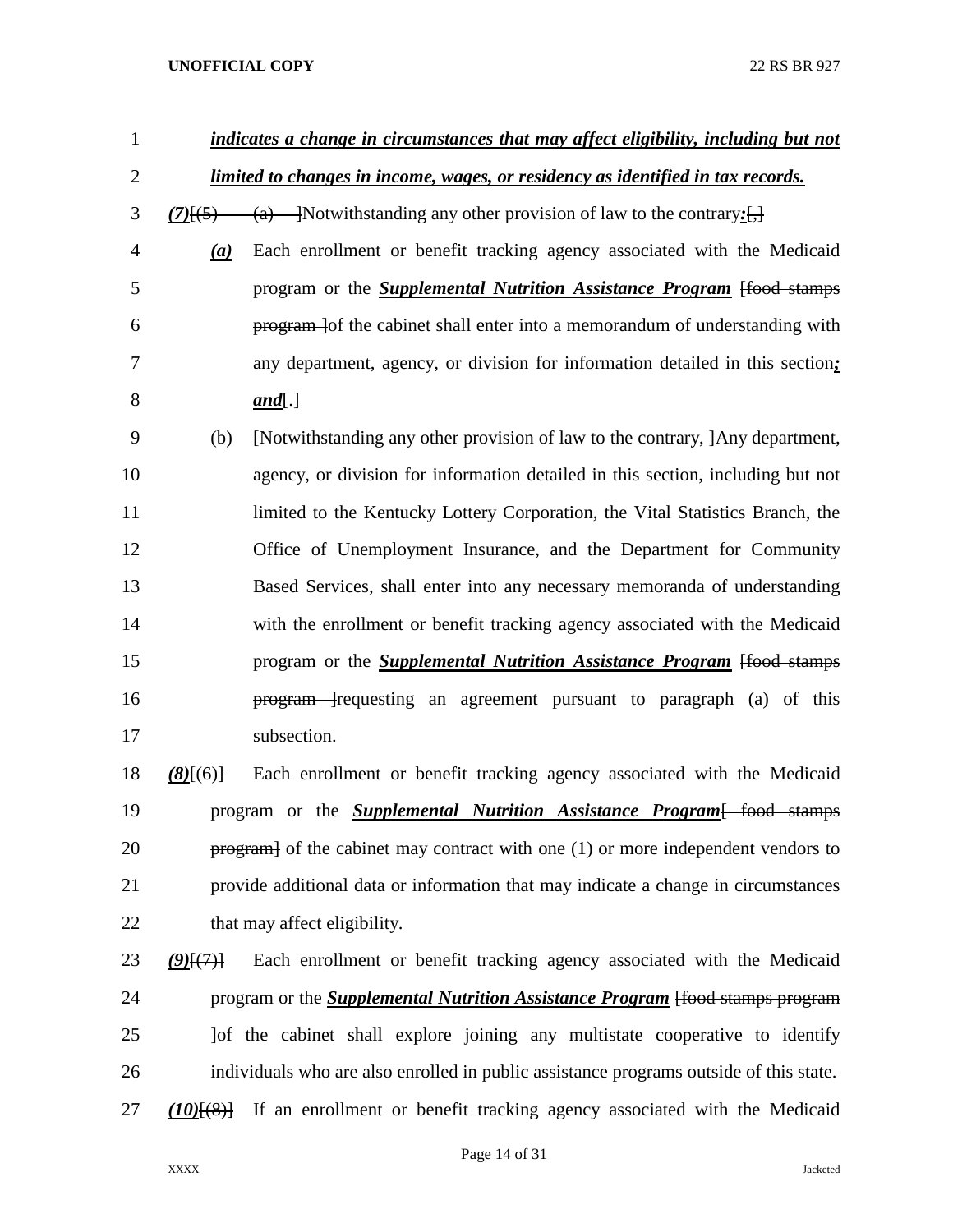| $\mathbf{1}$   | program or the <b>Supplemental Nutrition Assistance Program</b> [food stamps program                   |
|----------------|--------------------------------------------------------------------------------------------------------|
| $\overline{2}$ | Jof the cabinet receives information concerning an individual enrolled in the                          |
| 3              | Medicaid program or the <b>Supplemental Nutrition Assistance Program</b> [food                         |
| 4              | stamps program lthat indicates a change in circumstances that may affect eligibility,                  |
| 5              | the enrollment or benefit tracking agency or other appropriate agency shall review                     |
| 6              | the individual's case.                                                                                 |
| 7              | Unless expressly required by federal law, the cabinet shall not seek, apply<br>$(11)$ $(a)$            |
| 8              | for, accept, or renew any waiver of work requirements established by the                               |
| 9              | <b>Supplemental Nutrition Assistance Program under 7 U.S.C. sec. 2015(0)</b>                           |
| 10             | without first obtaining specific authorization from the General Assembly to                            |
| 11             | $\frac{do \, so. }{$                                                                                   |
| 12             | The cabinet shall not exercise the state's option under 7 U.S.C. sec.<br>(b)                           |
| 13             | $2015(o)(6)$ .                                                                                         |
| 14             | The cabinet shall assign all individuals who are subject to work<br>(c)                                |
| 15             | requirements under $7 \text{ U.S.C. sec. } 2015(d)(1)$ to an employment and training                   |
| 16             | program as defined in 7 U.S.C. sec. 2015(d)(4).                                                        |
| 17             | $(9)$ The food stamps program of the cabinet shall not seek, apply for, accept, or renew               |
| 18             | any waiver of requirements established under 7 U.S.C. sec. 2015(o) unless there is                     |
| 19             | an economic downturn resulting in an unemployment rate of ten percent (10%) or                         |
| 20             | more or the Cabinet for Health and Family Services determines an increase in the                       |
| 21             | unemployment rate in any particular county is severe enough to necessitate a                           |
| 22             | waiver.                                                                                                |
| 23             | $(12)$ { $(10)$ } The cabinet shall promulgate all rules and regulations necessary for the             |
| 24             | purposes of carrying out this section.                                                                 |
| 25             | (13) <sup>[(11)</sup> ] Upon request <i>from the Legislative Research Commission</i> , the Cabinet for |
| 26             | Health and Family Services shall submit a report relating to the number of                             |
| 27             | individuals discovered utilizing services inappropriately, the number of individuals                   |

Page 15 of 31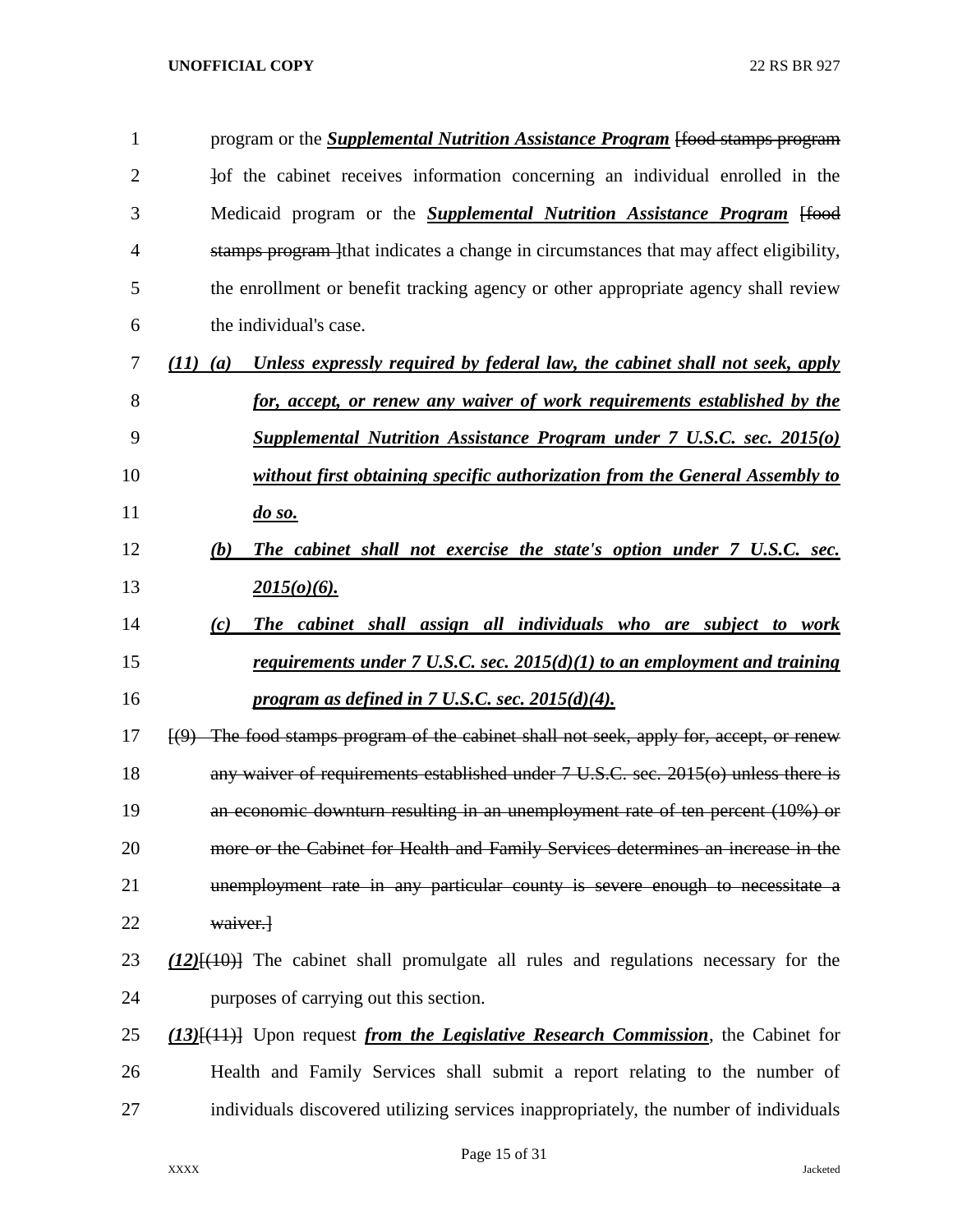who were removed from one (1) or more public assistance programs as a result of a review pursuant to this section, and the amount of public funds preserved in total and by public assistance program and aggregated by prior years.

4 Section 17. KRS 205.200 is amended to read as follows:

 (1) A needy aged person, a needy blind person, a needy child, a needy permanently and totally disabled person, or a person with whom a needy child lives shall be eligible to receive a public assistance grant only if he *or she* has made a proper application or an application has been made on his *or her* behalf in the manner and form prescribed by administrative regulation. No individual shall be eligible to receive 10 public assistance under more than one (1) category of public assistance for the same period of time.

 (2) The secretary shall, by administrative regulations, prescribe the conditions of eligibility for public assistance in conformity with the public assistance titles of the Social Security Act, its amendments, and other federal acts and regulations. The secretary shall also promulgate administrative regulations to allow for between a forty percent (40%) and a forty-five percent (45%) ratable reduction in the method of calculating eligibility and benefits for public assistance under Title IV-A of the Federal Social Security Act. In no instance shall grants to families with no income be less than the appropriate grant maximum used for public assistance under Title IV-A of the Federal Social Security Act. As used in this section, "ratable reduction" means the percentage reduction applied to the deficit between the family's countable income and the standard of need for the appropriate family size.

- (3) The secretary may by administrative regulation prescribe as a condition of eligibility that a needy child regularly attend school, and may further by administrative regulation prescribe the degree of relationship of the person or persons in whose home such needy child must reside.
- 

(4) The secretary may by administrative regulation prescribe conditions for bringing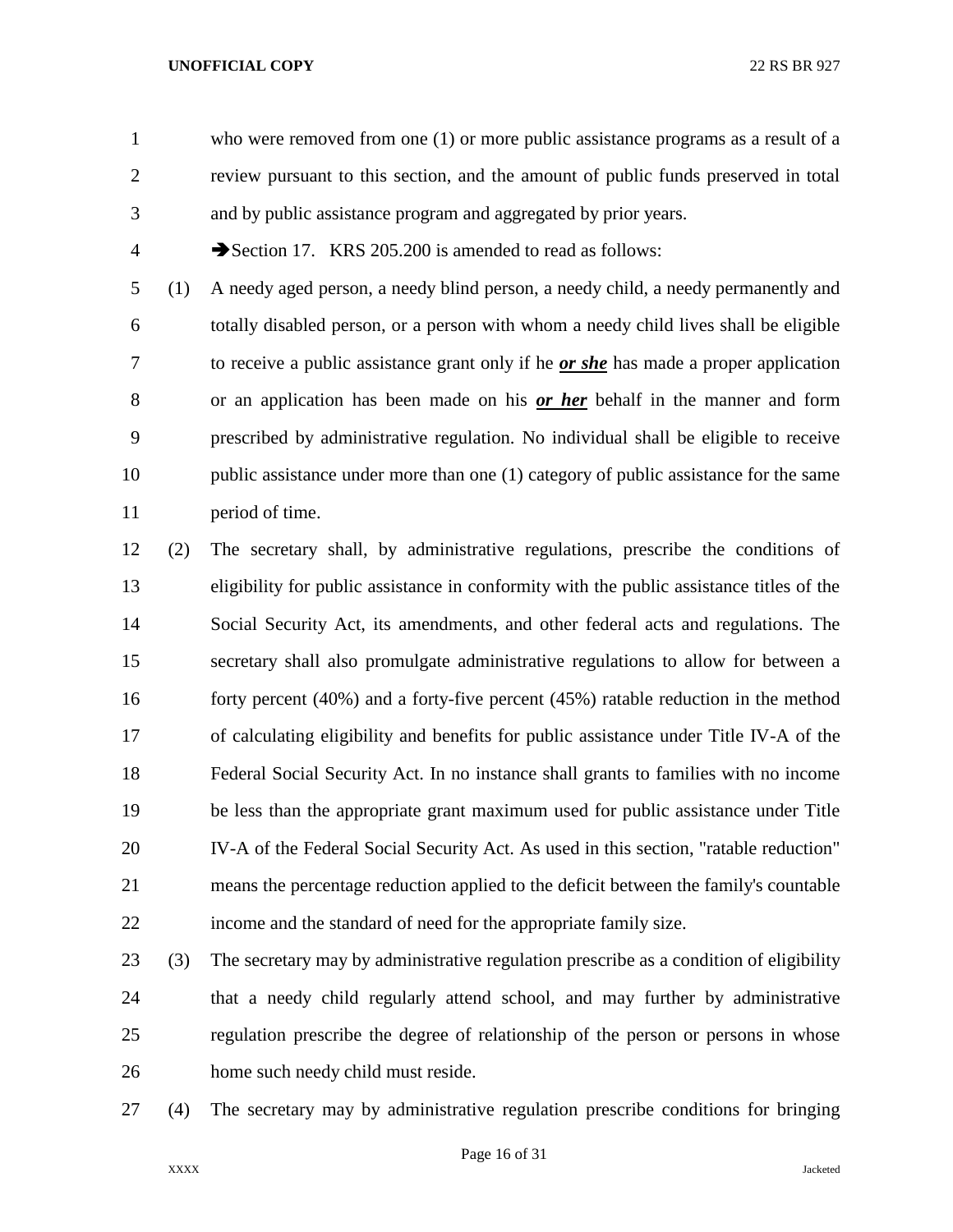| $\mathbf{1}$   |     | paternity proceedings or actions for support in cases of out of wedlock birth or         |
|----------------|-----|------------------------------------------------------------------------------------------|
| $\overline{2}$ |     | nonsupport by a parent in the public assistance under Title IV-A of the Federal          |
| 3              |     | Social Security Act program.                                                             |
| 4              | (5) | Public assistance shall not be payable to or in behalf of any individual who has         |
| 5              |     | taken any legal action in his or her own behalf or in the behalf of others with the      |
| 6              |     | intent and purpose of creating eligibility for the assistance.                           |
| 7              | (6) | The cabinet shall promptly notify the appropriate law enforcement officials of the       |
| 8              |     | furnishing of public assistance under Title IV-A of the Federal Social Security Act      |
| 9              |     | in respect to a child who has been deserted or abandoned by a parent.                    |
| 10             | (7) | No person shall be eligible for public assistance payments if, after having been         |
| 11             |     | determined to be potentially responsible, and afforded notice and opportunity for        |
| 12             |     | hearing, he refuses without good cause:                                                  |
| 13             |     | To register for employment with the state employment service,<br>(a)                     |
| 14             |     | To accept suitable training, or<br>(b)                                                   |
| 15             |     | To accept suitable employment.<br>(c)                                                    |
| 16             |     | The secretary may prescribe by administrative regulation, subject to the provisions      |
| 17             |     | of KRS Chapter 13A, standards of suitability for training and employment.                |
| 18             | (8) | To the extent permitted by federal law, scholarships, grants, or other types of          |
| 19             |     | financial assistance for education shall not be considered as income for the purpose     |
| 20             |     | of determining eligibility for public assistance.                                        |
| 21             | (9) | To the extent permitted by federal law, any money received because of a settlement       |
| 22             |     | or judgment in a lawsuit brought against a manufacturer or distributor of "Agent         |
| 23             |     | Orange" for damages resulting from exposure to "Agent Orange" by a member or             |
| 24             |     | veteran of the Armed Forces of the United States or any dependent of such person         |
| 25             |     | who served in Vietnam shall not be considered as income for the purpose of               |
| 26             |     | determining eligibility or continuing eligibility for public assistance and shall not be |
| 27             |     | subject to a lien or be available for repayment to the Commonwealth for public           |

Page 17 of 31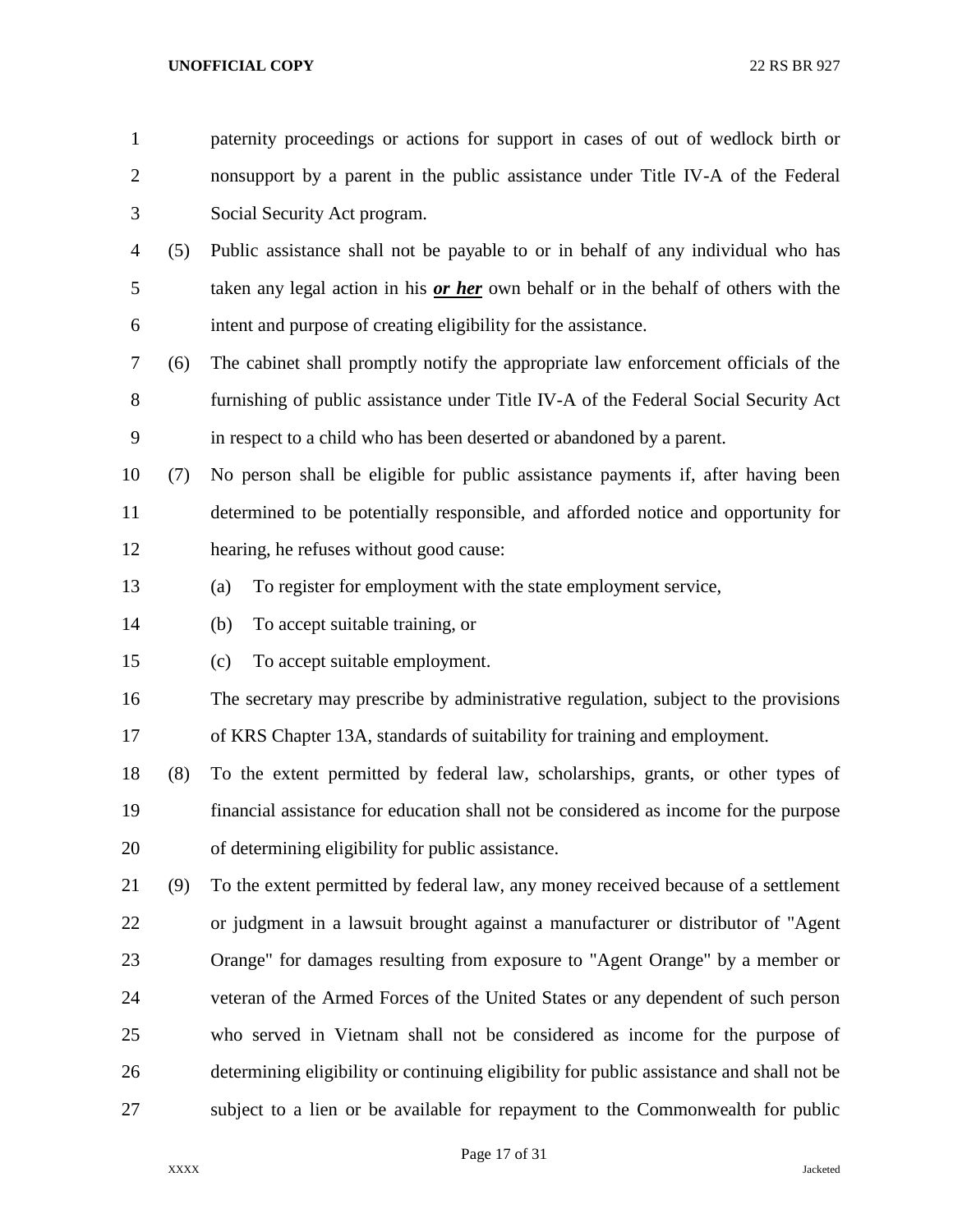assistance received by the recipient.

| $\overline{2}$ | Categorical eligibility as described in 7 U.S.C. sec. 2014(a) and 7 C.F.R.<br>$(10)$ $(a)$ |
|----------------|--------------------------------------------------------------------------------------------|
| 3              | sec. 273.2(j) shall not be granted for any noncash benefits, in-kind benefits,             |
| 4              | or any other benefit administered under this chapter, unless expressly                     |
| 5              | required by federal law.                                                                   |
| 6              | (b)<br>The cabinet shall not apply gross income standards for assistance that are          |
| 7              | higher than the standards established in 7 U.S.C. sec. 2014(c), unless                     |
| 8              | expressly required by federal law. Categorical eligibility exempting                       |
| 9              | <u>households from such gross income standards requirements shall not be</u>               |
| 10             | granted for any noncash benefits, in-kind benefits, or any other benefit                   |
| 11             | administered under this chapter, unless expressly required by federal law.                 |
| 12             | (11) For the purpose of determining eligibility for medical assistance under Title XIX     |
| 13             | of the Social Security Act, the cabinet shall not, unless expressly required by            |
| 14             | <u>federal law, accept self-attestation of income, residency, age, household</u>           |
| 15             | composition, caretaker or relative status, or receipt of other coverage without            |
| 16             | verification prior to enrollment, and the cabinet shall not request federal                |
| 17             | <i>authorization or approval to waive or decline to periodically check any available</i>   |
| 18             | <i>income-related data source to verify eligibility.</i>                                   |
| 19             | When determining whether an applicant for services or assistance provided under<br>(12)    |
| 20             | this chapter meets the applicable income eligibility guidelines, the cabinet shall         |
| 21             | only use the most recent income verification data available.                               |
| 22             | To the extent permitted under federal law, if an individual traffics, sells,<br>(13)       |
| 23             | distributes, gives, or otherwise transfers an electronic benefit transfer card issued      |
| 24             | by the department for money, service, or other valuable consideration, the                 |
| 25             | individual may be deemed ineligible for all public assistance programs                     |
| 26             | administered by the cabinet under this chapter for a period of not more than six           |
| 27             | (6) months for a first offense and may be deemed permanently ineligible for all            |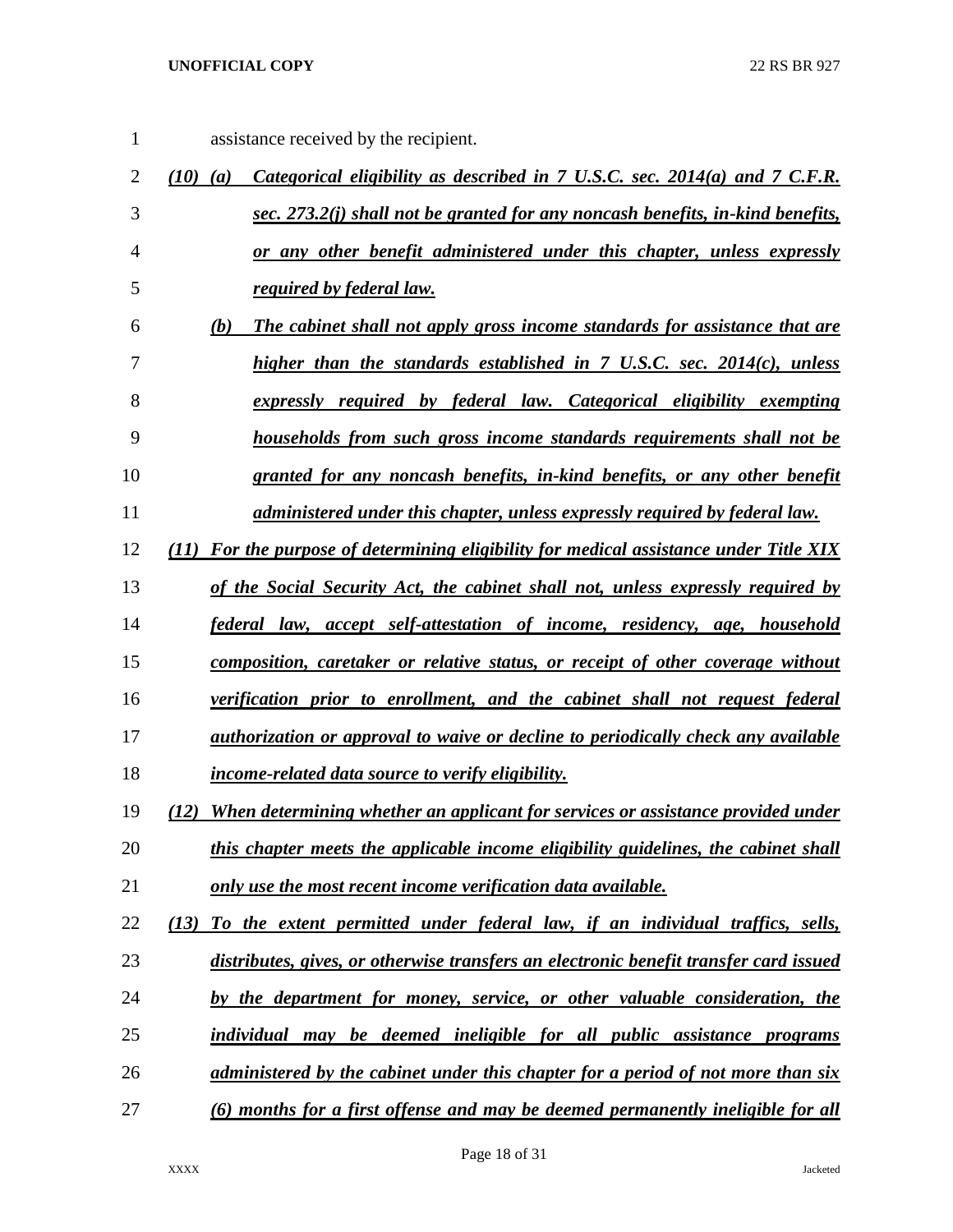| $\mathbf{1}$   |     |    | public assistance programs administered by the cabinet under this chapter for            |
|----------------|-----|----|------------------------------------------------------------------------------------------|
| $\overline{2}$ |     |    | subsequent offenses.                                                                     |
| 3              |     |    | $(14)$ [ $(10)$ ] (a) Notwithstanding any other provision of Kentucky law, the following |
| 4              |     |    | shall be disregarded for the purposes of determining an individual's eligibility         |
| 5              |     |    | for a means-tested public assistance program, and the amount of assistance or            |
| 6              |     |    | benefits the individual is eligible to receive under the program:                        |
| 7              |     | 1. | Any amount in an ABLE account;                                                           |
| 8              |     | 2. | Any contributions to an ABLE account; and                                                |
| 9              |     | 3. | Any distribution from an ABLE account for qualified disability                           |
| 10             |     |    | expenses.                                                                                |
| 11             | (b) |    | For purposes of this subsection:                                                         |
| 12             |     | 1. | "ABLE account" means an account established within any state having a                    |
| 13             |     |    | qualified ABLE program as provided in 26 U.S.C. sec. 529A, as                            |
| 14             |     |    | amended;                                                                                 |
| 15             |     | 2. | "Kentucky law" includes:                                                                 |
| 16             |     |    | All provisions of the Kentucky Revised Statutes:<br>a.                                   |
| 17             |     |    | Any contract to provide Medicaid managed care established<br>b.                          |
| 18             |     |    | pursuant to this chapter;                                                                |
| 19             |     |    | Any agreement to operate a Medicaid program established<br>$C_{\bullet}$                 |
| 20             |     |    | pursuant to this chapter; and                                                            |
| 21             |     |    | Any administrative regulation promulgated pursuant to this<br>d.                         |
| 22             |     |    | chapter; and                                                                             |
| 23             |     | 3. | "Qualified disability expenses" means expenses described in 26 U.S.C.                    |
| 24             |     |    | sec. 529A of a person who is the beneficiary of an ABLE account.                         |
| 25             |     |    | Section 18. KRS 205.231 is amended to read as follows:                                   |
| 26             | (1) |    | The secretary shall appoint one (1) or more impartial hearing officers to hear and       |
| 27             |     |    | decide upon appealed decisions.                                                          |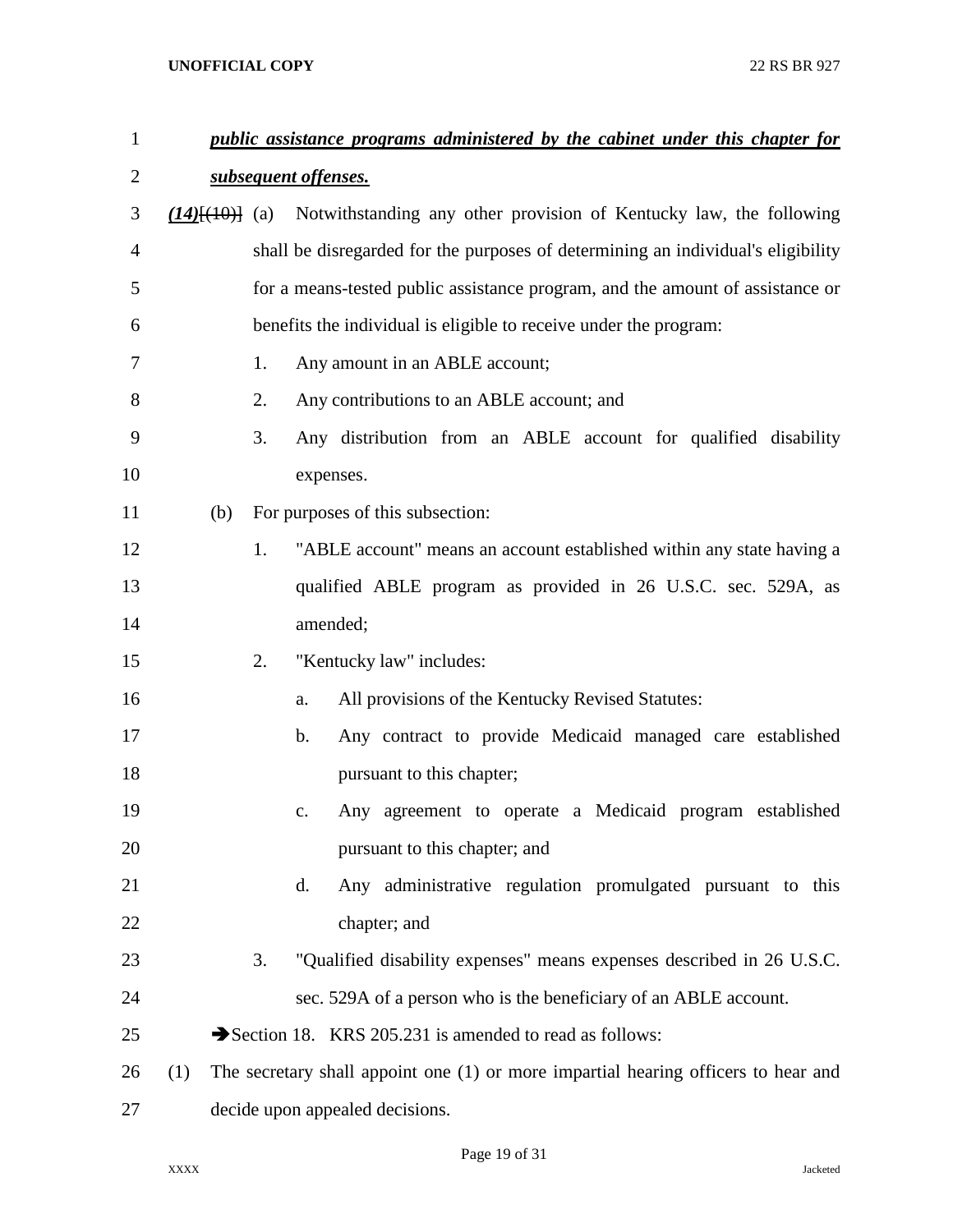- (2) Any applicant or recipient who is dissatisfied with the decision or delay in action on his *or her* application for public assistance or the amount granted to him *or her and any applicant or recipient who was deemed ineligible or disqualified from public assistance benefits under Section 3 or 17 of this Act* may appeal to a hearing officer, except that an appeal and a hearing need not be granted if the sole issue is a federal or state law requiring an automatic change adversely affecting some or all recipients of the Kentucky medical assistance program so long as advance notice of the change, with an explanation of appeal rights, is provided to all affected recipients. However, a recipient may appeal whether the cabinet is accurately interpreting a change in federal or state law which may adversely affect the recipient. On receipt of an appeal, an administrative hearing shall be conducted in accordance with KRS Chapter 13B.
- (3) The secretary may appoint an Appeal Board for Public Assistance composed of the secretary and two (2) other members. The secretary shall be chairman, and he *or she* and one (1) other member constitute a quorum.
- (4) Any applicant or recipient who is dissatisfied with the decision of a hearing officer may appeal to the appeal board in the manner and form prescribed by administrative regulation. The board may on its own motion affirm, modify, or set aside any decision of a hearing officer on the basis of the evidence previously submitted in the case, or direct the taking of additional evidence, or may permit any of the parties to the decision to initiate further appeals before it. The board may remove itself or transfer to another hearing officer the proceedings on any appeal pending before a hearing officer. The board shall promptly notify the parties to any proceedings of its findings and decisions.
- (5) The manner in which appeals are presented and hearings and appeals conducted under subsection (4) of this section shall be in accordance with administrative regulations promulgated by the secretary.

Page 20 of 31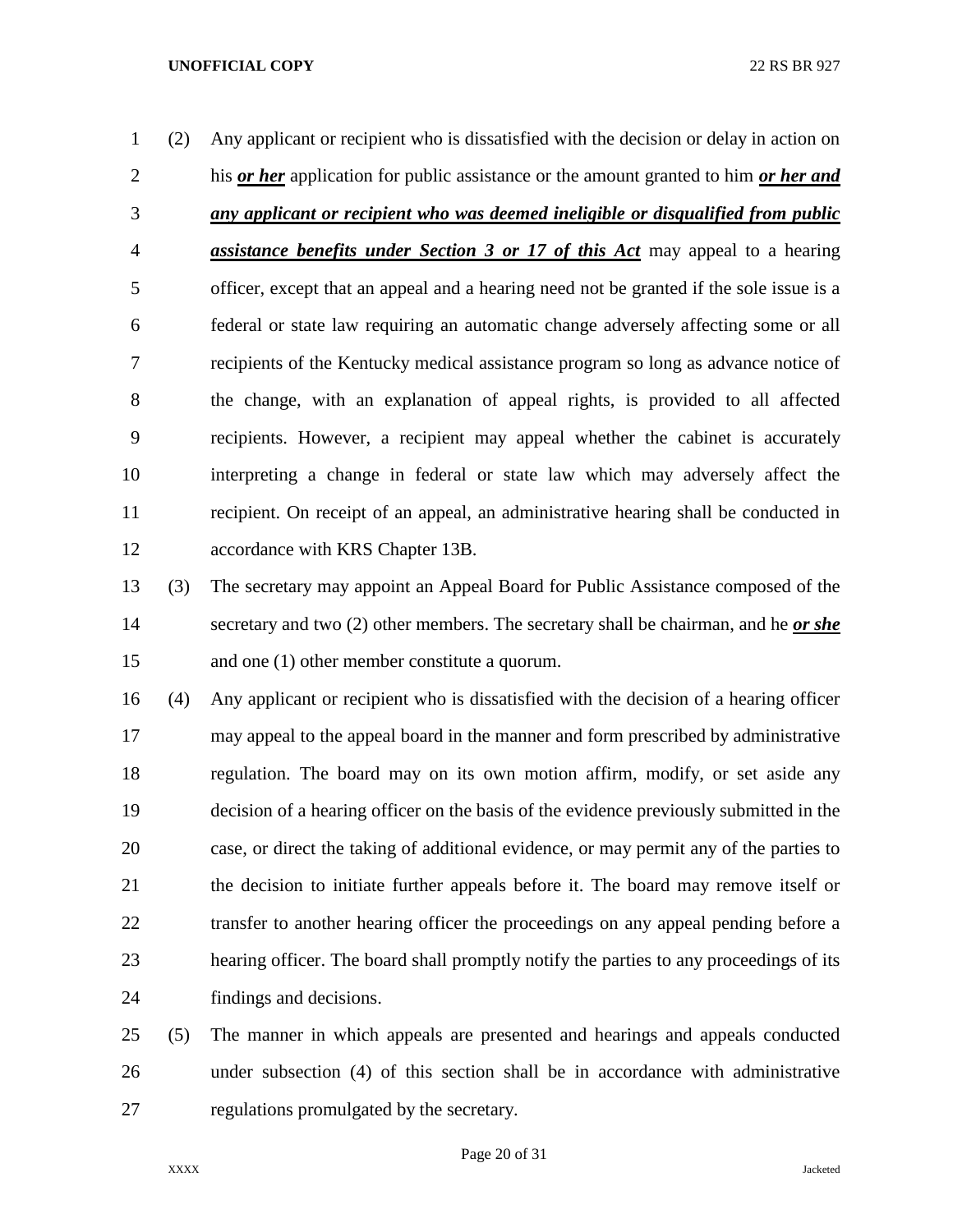(6) After a decision by the appeal board, any party aggrieved by the decision may seek 2 judicial review of the decision by filing a petition in the Circuit Court of the county in which the petitioner resides, in accordance with KRS 13B.140, 13B.150, and 13B.160.

5 Section 19. KRS 205.525 is amended to read as follows:

- (1) Concurrent with submitting an application for a waiver or waiver amendment or a request for a plan amendment to any federal agency that approves waivers, waiver amendments, and plan amendments, the Cabinet for Health and Family Services shall provide to the Interim Joint Committee on Health*,*[ and] Welfare*, and Family*  **Services, [and ]to the Interim Joint Committee on Appropriations and Revenue, and**  *to the Public Assistance Oversight and Advisory Committee* a copy, summary, and statement of benefits of the application for a waiver or waiver amendment or request for a plan amendment.
- (2) The cabinet shall provide an update on the status of the application for a waiver or waiver amendment or request for a plan amendment upon request.

16 Section 20. KRS 205.725 is amended to read as follows:

- (1) Whenever the cabinet receives an application for public assistance on behalf of a needy dependent child or reviews the records of those currently receiving public assistance on behalf of a needy dependent child and it appears to the satisfaction of the cabinet that either or both parents have failed to provide support to the child, the cabinet *shall*[may] take appropriate action under this chapter, or any other appropriate state and federal laws and regulations *including but not limited to enforcement of 7 C.F.R. sec. 273.11(o) and (p)*, to assure that the responsible parent or parents provide support to the child*,*.
- (2) *Subsection (1) of this section shall not apply if the:*
- *(a) Cabinet has reason to believe allegations of child abuse or domestic violence and that enforcement of subsection (1) of this section could be*

Page 21 of 31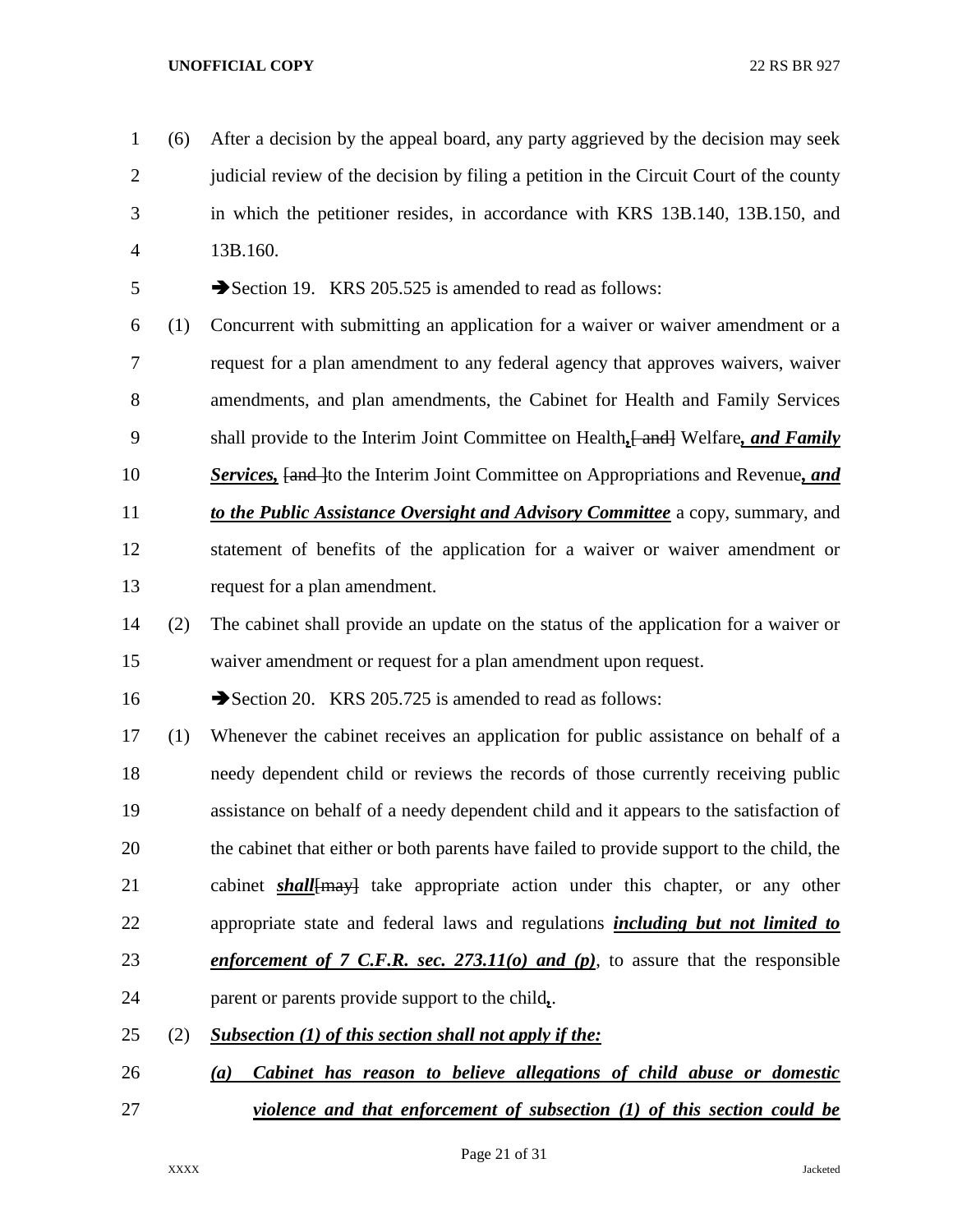| 1              |                   | harmful to the custodial parent or needy dependent child;                                    |
|----------------|-------------------|----------------------------------------------------------------------------------------------|
| $\overline{2}$ |                   | Cabinet believes that enforcement of subsection (1) of this section may not<br>(b)           |
| 3              |                   | be in the best interest of the needy dependent child; or                                     |
| 4              |                   | Custodial parent is the needy dependent child's mother, and she did not<br>$\left( c\right)$ |
| 5              |                   | <i>identify a father on the child's birth certificate at the time of birth.</i>              |
| 6              | (3)               | The cabinet may, pursuant to $7$ C.F.R. sec. $273.11(q)$ , disqualify an individual          |
| 7              |                   | from public assistance granted under this chapter during any month in which the              |
| 8              |                   | individual is delinguent in any payment due under a court order for the support              |
| 9              |                   | of a child of the individual.                                                                |
| 10             | $\left( 4\right)$ | As used in KRS 205.730, 205.735, 205.765, and 205.785, the term "child" includes             |
| 11             |                   | a child of an individual who is not receiving public assistance and who is eligible to       |
| 12             |                   | receive child support services in accordance with Title IV-D of the Social Security          |
| 13             |                   | Act.                                                                                         |
| 14             |                   | Section 21. KRS 441.045 is amended to read as follows:                                       |
| 15             | (1)               | The county governing body shall prescribe rules for the government, security,                |
| 16             |                   | safety, and cleanliness of the jail and the comfort and treatment of prisoners,              |
| 17             |                   | provided such rules are consistent with state law. The county judge/executive may            |
| 18             |                   | inspect the jail at any reasonable time.                                                     |
| 19             | (2)               | Willful violation of the rules promulgated pursuant to subsection (1) of this section        |
| 20             |                   | shall be deemed a violation.                                                                 |
| 21             | (3)               | Except as provided in subsections $(4)$ and $(5)$ of this section, the cost of providing     |
| 22             |                   | necessary medical, dental, and psychological care for indigent prisoners in the jail         |
| 23             |                   | shall be paid from the jail budget.                                                          |
| 24             | (4)               | The cost of providing necessary medical, dental, or psychological care for prisoners         |
| 25             |                   | of the United States government shall be paid as provided by contract between the            |
| 26             |                   | United States government and the county or as may otherwise be provided by                   |
| 27             |                   | federal law.                                                                                 |

Page 22 of 31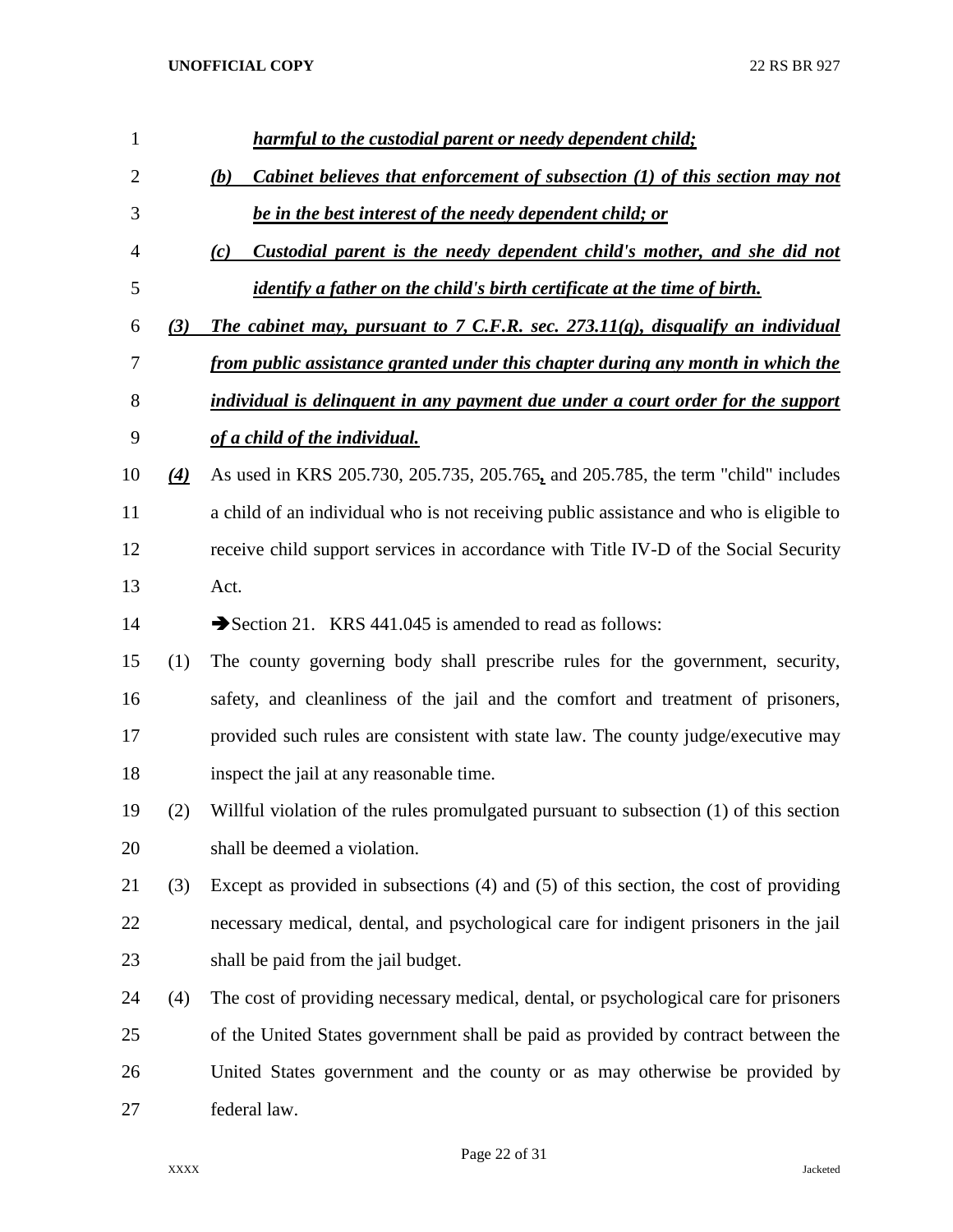(5) (a) The cost of providing necessary medical, dental, or psychological care, beyond routine care and diagnostic services, for prisoners held pursuant to a contractual agreement with the state shall be paid as provided by contract between the state and county. The costs of necessary medical, dental, or psychological care, beyond routine care and diagnostic services, of prisoners held in the jail for which the county receives a per diem payment shall be paid by the state.

- (b) To the extent that federal law allows and federal financial participation is available, for the limited purpose of implementing this section, the jail, the department, or the department's designee is authorized to act on behalf of an inmate for purposes of applying for Medicaid eligibility.
- (6) The cost of providing necessary medical, dental, or psychological care for prisoners held pursuant to a contractual agreement with another county or a city shall be paid as provided by contract between the county or city and county.
- (7) (a) When the cost of necessary medical, dental, or psychological care for a prisoner exceeds one thousand dollars (\$1,000), as calculated by using the maximum allowable costs to similar persons or facilities for the same or similar services under the Kentucky Medical Assistance Program, the state shall reimburse the county for that portion of the costs that exceeds one thousand dollars (\$1,000). The reimbursement shall be subject to the following terms and conditions:
- 

# 22 1. The care is necessary as defined in subsection (10) of this section;

- 2. The prisoner is indigent as defined in subsection (8) of this section, or is uninsured; and
- 3. No state reimbursement to the county for care provided by physicians, hospitals, laboratories, or other health care providers shall exceed the maximum payments allowed to similar persons or facilities for the same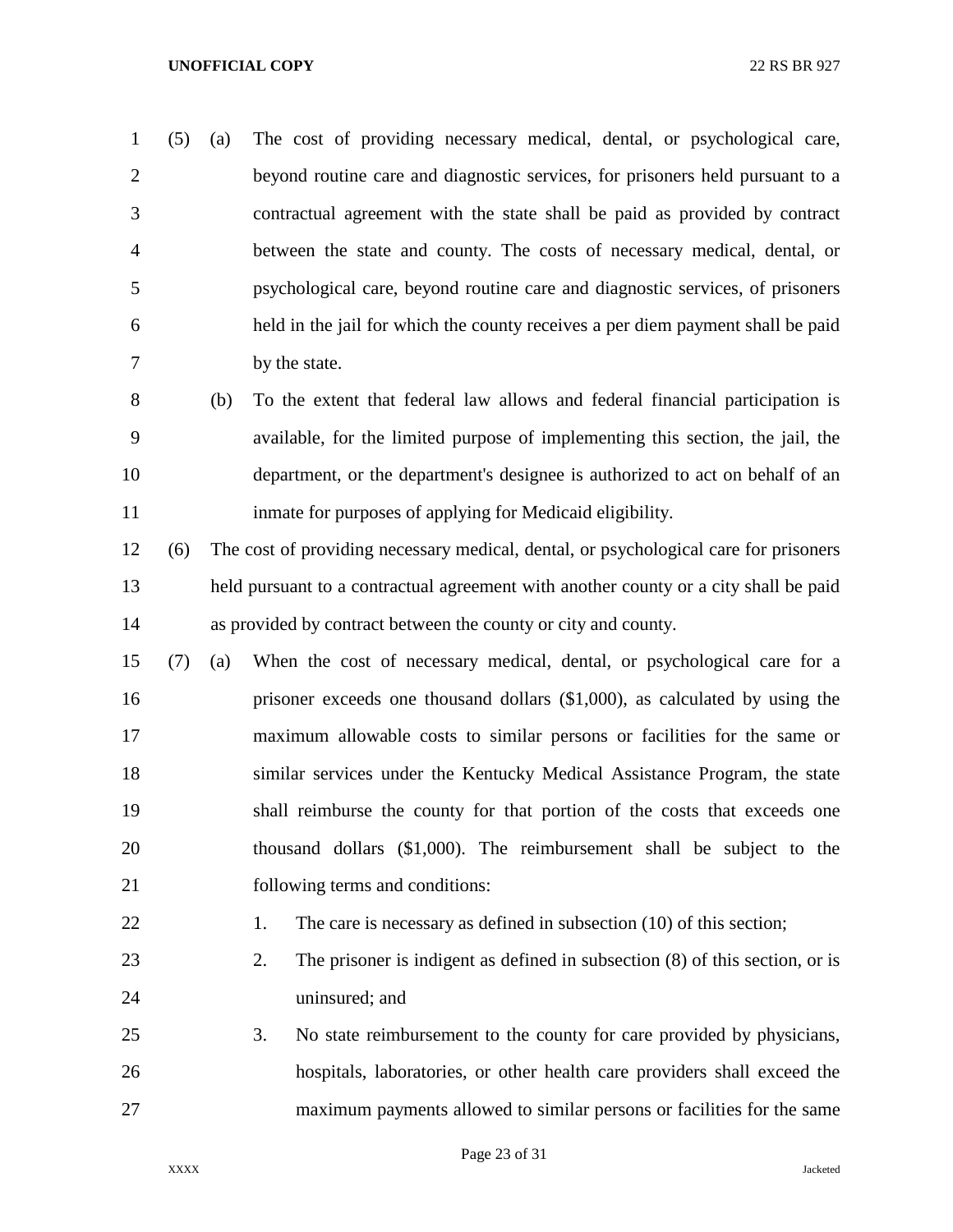or similar services under the Kentucky Medical Assistance Program, except as provided in subsection (11) of this section.

 (b) A county may assign its ability to receive payment from the state under this subsection to the person providing the medical, dental, or psychological care to the prisoner, which assignment shall be accepted by the provider for the purposes of submitting billing directly to the state. The state shall pay or deny a claim submitted to it within ninety (90) days of receiving the claim. The county shall include with the assignment the information required by subsection (8) of this section necessary to qualify the prisoner as indigent. The provider shall bill for any other public or private health benefit plan or health insurance benefits available to the prisoner prior to billing the state under this subsection, and shall bill the state prior to billing the county. The county shall retain ultimate payment responsibility as established under subsection (3) of this section, and the provider may bill the county for payment after the expiration of ninety (90) days from the date the provider submitted the claim to the state for payment if the claim remains unpaid at that time.

 (8) (a) The determination of whether a prisoner is indigent shall be made pursuant to KRS 31.120, and may be evidenced by the affidavit of indigency required by that statute or the appointment of a public defender under that statute. The prisoner shall not be considered indigent, in the case of prisoner medical care, if:

22 1. The prisoner has funds on his or her inmate account to cover all or a portion of his or her medical expenses;

# 2. The prisoner's medical expenses are covered on a medical insurance policy; or

 3. The prisoner has the private resources to pay for the use of the medical facilities.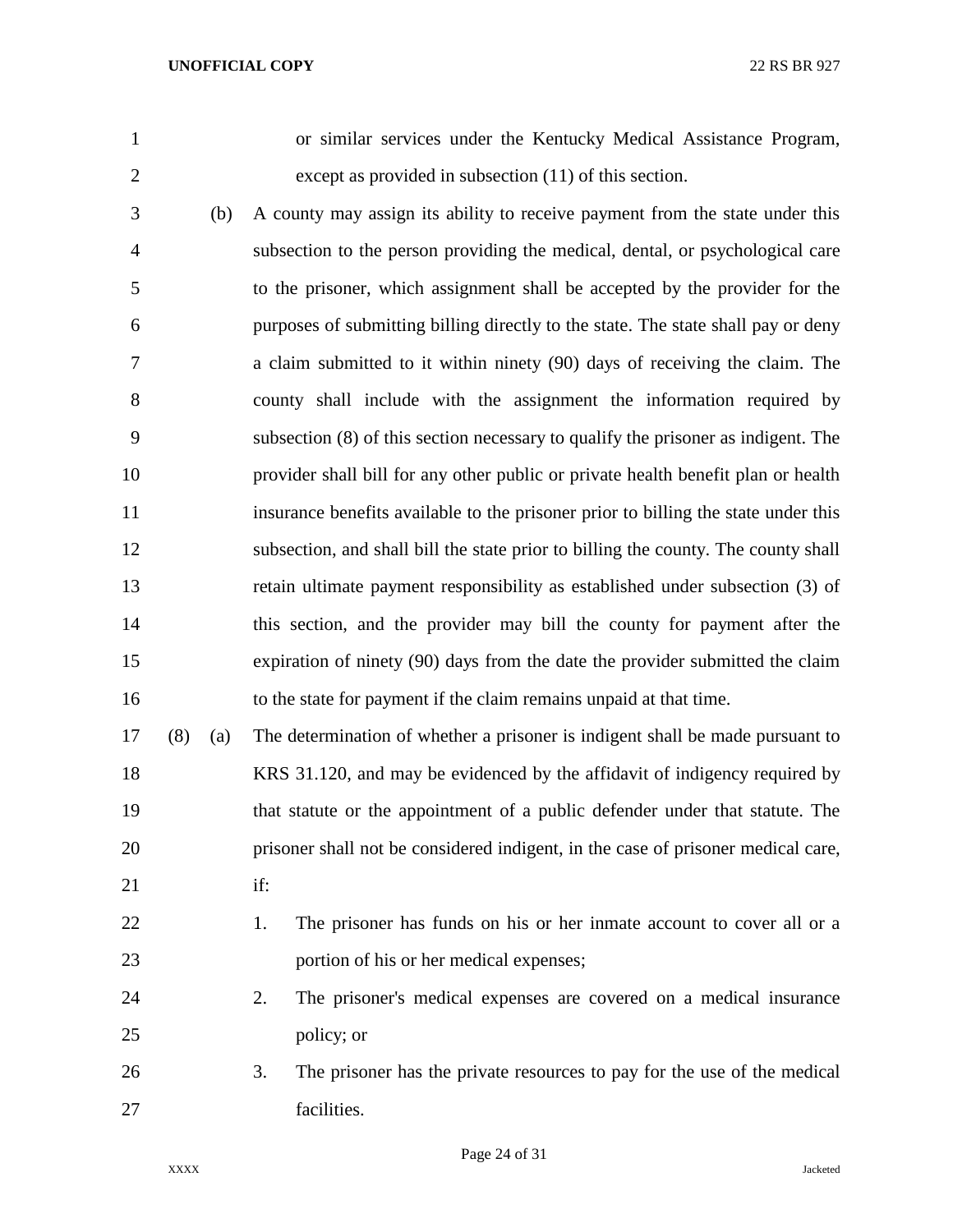- (b) Prisoners who are later determined not to have been indigent, or who at a time following treatment are no longer indigent, shall be required to repay the costs of payments made pursuant to this section to the unit of government which made the payment.
- (9) The terms and conditions relating to any determination of nonindigency and demands for repayment shall be under the same terms and conditions as are provided under KRS Chapters 31 and 431 relating to similar circumstances in the program for defense of indigents by the public advocate.
- (10) For the purposes of this section, "necessary care" means care of a nonelective nature that cannot be postponed until after the period of confinement without hazard to the 11 life or health of the prisoner.
- (11) Any money appropriated for a given fiscal year to fund the state's obligation under subsection (7) of this section which remains unspent at the end of the year shall not lapse but shall be made available to satisfy, to the maximum extent possible, that portion of each catastrophic claim made during said year above the threshold amount for which the county did not receive state assistance pursuant to subsection (7) of this section. In the event there is an insufficient surplus to satisfy said balance of all such catastrophic claims which are made during that year, the state shall pay to those qualified counties, on a per claim basis, an amount equal to each claim's percentage of the total surplus. Should the surplus be sufficient to satisfy all such catastrophic claims, the amount remaining, if any, shall not lapse but shall be carried forward to the next fiscal year to be made available for future catastrophic claims.
- (12) Notwithstanding other provisions of this section to the contrary, a jail may impose a reasonable fee for the use of jail medical facilities by a prisoner who has the ability to pay for the medical care. These funds may be deducted from the prisoner's inmate account. A prisoner shall not be denied medical treatment because he or she has

Page 25 of 31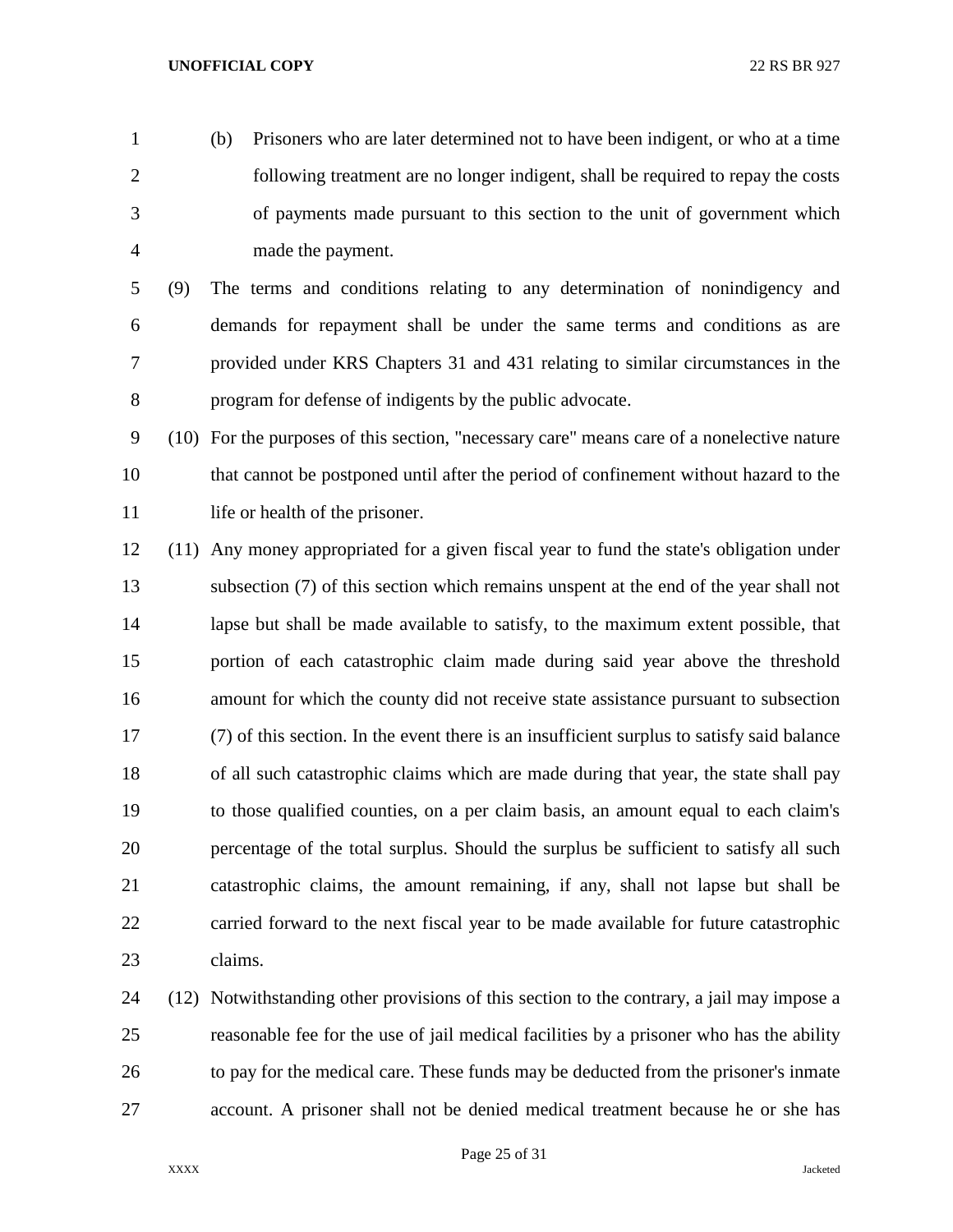| $\mathbf{1}$   |            |     | insufficient funds on his or her inmate account. This subsection shall not preclude   |
|----------------|------------|-----|---------------------------------------------------------------------------------------|
| $\overline{c}$ |            |     | other recovery of funds as provided in this section.                                  |
| 3              | $(13)$ (a) |     | Notwithstanding any other provision of this section to the contrary, a jail may       |
| $\overline{4}$ |            |     | impose a reasonable fee for the use of jail medical facilities by a state prisoner    |
| 5              |            |     | who has been placed in a jail pursuant to a contract with the Department of           |
| 6              |            |     | Corrections under KRS 532.100 or other statute, and who has the ability to            |
| 7              |            |     | pay for medical care.                                                                 |
| 8              |            | (b) | Funds may be deducted from the state prisoner's inmate account at the jail.           |
| 9              |            | (c) | A state prisoner shall not be denied medical treatment because he or she has          |
| 10             |            |     | insufficient funds in his or her inmate account.                                      |
| 11             |            | (d) | This subsection shall not preclude other recovery of funds as provided in this        |
| 12             |            |     | section.                                                                              |
| 13             |            | (e) | This subsection does not authorize recovery of funds from a prisoner for              |
| 14             |            |     | medical care which has been paid or reimbursed by the state pursuant to this          |
| 15             |            |     | section.                                                                              |
| 16             |            |     | (14) Except as provided in subsection (4) of this section, all payments for necessary |
| 17             |            |     | medical, dental, or psychological care for jail, regional jail, or holdover prisoners |
| 18             |            |     | shall be made at a rate not to exceed the Medicaid rate for the same or similar       |
| 19             |            |     | services, which shall be paid within thirty (30) days under the provisions of KRS     |
| 20             |            |     | 65.140 of receiving a claim from the health facility or provider for the item or      |
| 21             |            |     | service. This subsection shall not obligate the Medicaid program to pay for services  |
| 22             |            |     | provided to a prisoner.                                                               |
| 23             | $(15)$ (a) |     | A peace officer or correctional officer having custody of a person shall not          |
| 24             |            |     | release the person from custody so that the person may receive treatment from         |
| 25             |            |     | a health care facility or health care provider, except pursuant to an order           |
| 26             |            |     | issued by a court of competent jurisdiction which specifically names the              |
| 27             |            |     | person to receive treatment.                                                          |

Page 26 of 31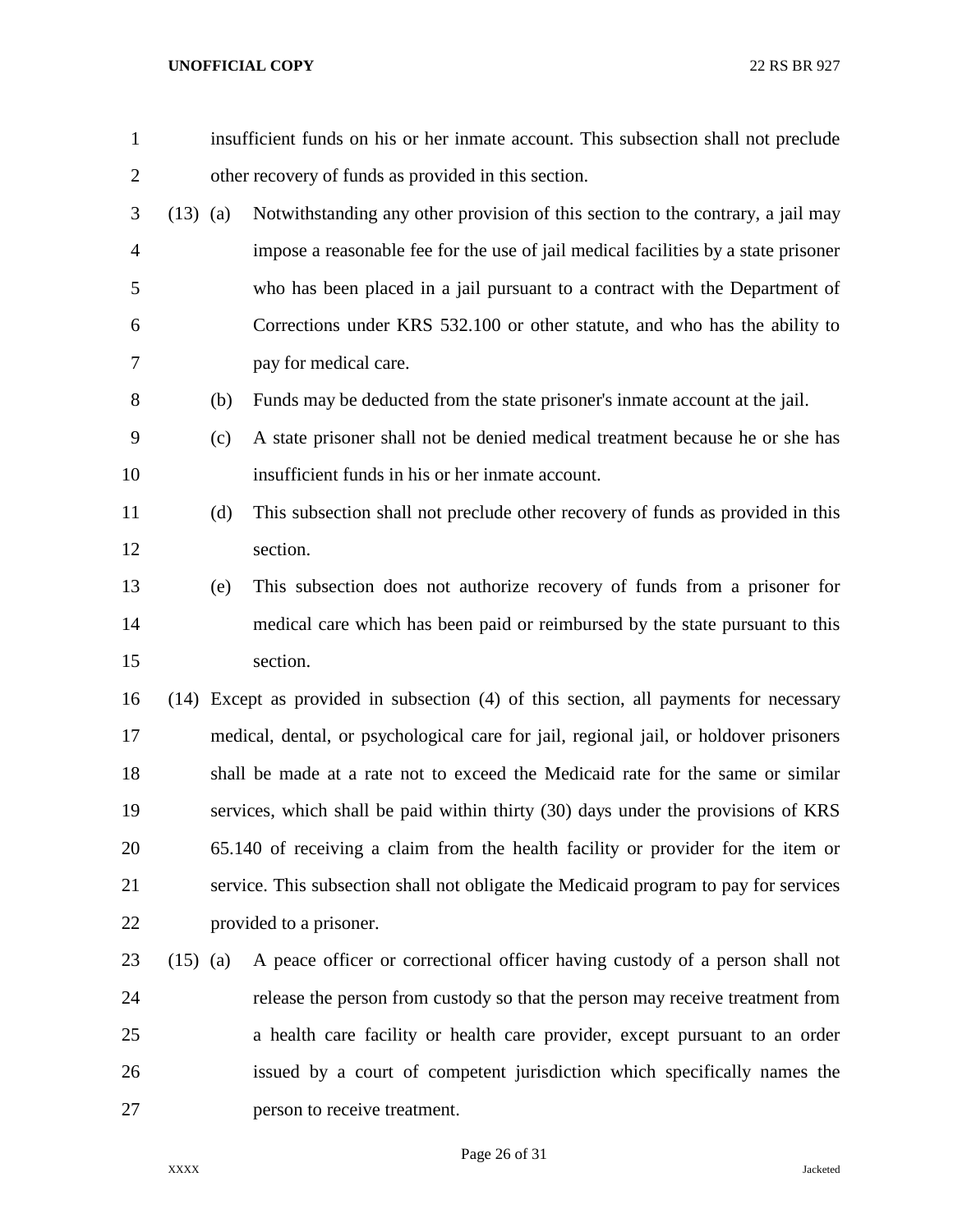| $\mathbf{1}$   | (b)          | A peace officer or correctional officer having custody of a person may take the   |
|----------------|--------------|-----------------------------------------------------------------------------------|
| $\overline{2}$ |              | person to a health care facility or health care provider for the purpose of       |
| 3              |              | receiving treatment if a correctional officer remains with the person during the  |
| $\overline{4}$ |              | time the person is on the premises of the health care facility or health care     |
| 5              |              | provider, unless the facility or provider consents to the absence of the officer. |
| 6              | (c)          | A county, urban-county, consolidated local government, charter county,            |
| 7              |              | unified local government, jail, regional jail, holdover, local detention center,  |
| 8              |              | or other local correctional facility shall not be responsible for paying for the  |
| 9              |              | medical or other health care costs of a person who is released by a court of      |
| 10             |              | competent jurisdiction, except where the release is for the purpose of            |
| 11             |              | receiving medical or other health care services as evidenced by an order          |
| 12             |              | requiring the person to return to custody upon completion of treatment.           |
| 13             | (d)          | When a county, urban-county, consolidated local government, charter county,       |
| 14             |              | unified local government, jail, regional jail, holdover, local detention center,  |
| 15             |              | or other local correctional facility is responsible for paying for medical or     |
| 16             |              | other health care costs under paragraph (c) of this subsection, payment shall     |
| 17             |              | be made only at the Medicaid rate for same or similar services.                   |
| 18             | (e)          | For the purposes of this subsection, "correctional officer" includes a:           |
| 19             |              | Jailer or deputy jailer;<br>1.                                                    |
| 20             |              | 2.<br>Director or other person in charge of a local detention center, local       |
| 21             |              | correctional facility, or regional jail; and                                      |
| 22             |              | 3.<br>Correctional officer employed by a local detention center, local            |
| 23             |              | correctional facility, or regional jail.                                          |
| 24             | $(16)$ $(a)$ | The jailer shall notify the Cabinet for Health and Family Services,               |
| 25             |              | <b>Department for Community Based Services:</b>                                   |
| 26             |              | When a county prisoner, if not released within forty-eight (48) hours<br>1.       |
| 27             |              | of arrest, is incarcerated; and                                                   |

Page 27 of 31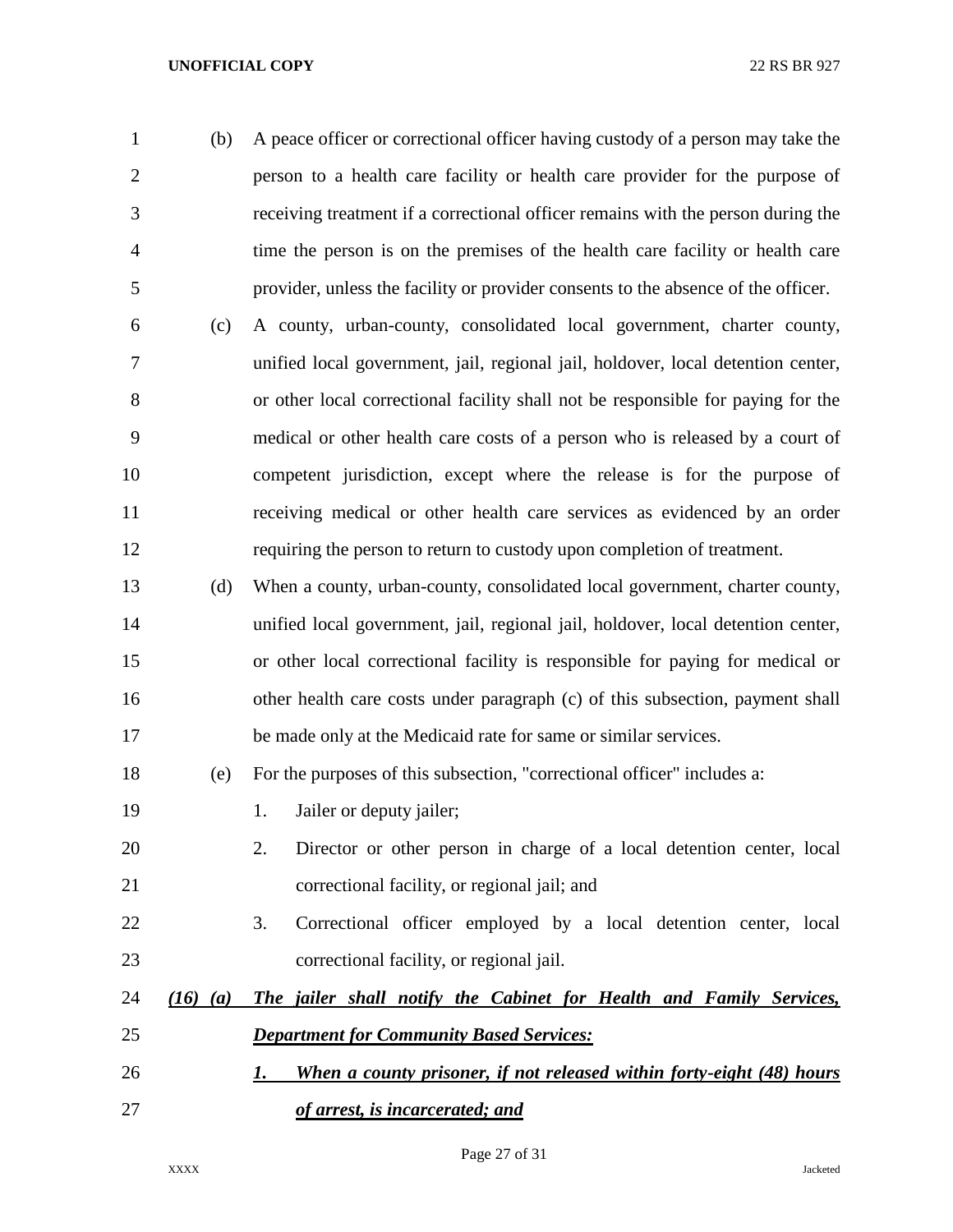| 1              | At least forty-eight (48) hours prior to a county prisoner's release from<br><u>2.</u>    |
|----------------|-------------------------------------------------------------------------------------------|
| $\overline{2}$ | incarceration unless the county prisoner is ordered to be released in                     |
| 3              | <u>fewer than forty-eight (48) hours, in which case the county jailer shall</u>           |
| 4              | <u><b>immediately notify the Department for Community Based Services.</b></u>             |
| 5              | For the purposes of this subsection, "county prisoner" means any prisoner<br>(b)          |
| 6              | not held pursuant to a contractual agreement with the state or the United                 |
| 7              | <b>States government.</b>                                                                 |
| 8              | Section 22. Within 90 days after the effective date of this Act, the Cabinet for          |
| 9              | Health and Family Services shall report the following information to the Interim Joint    |
| 10             | Committee on Health, Welfare, and Family Services and the Public Assistance and           |
| 11             | <b>Oversight Advisory Committee:</b>                                                      |
| 12             | The number of additional families served by the Child Care Assistance<br>(1)              |
| 13             | Program following the increase in eligibility to 200% of the federal poverty level        |
| 14             | (2)<br>An assessment of the additional cost to the state incurred by increasing Child     |
| 15             | Care Assistance Program eligibility to 200% of the federal poverty level; and             |
| 16             | An assessment of what the fiscal impact of discounting multiple copayments<br>(3)         |
| 17             | for families with more than one child in the Child Care Assistance Program would be.      |
| 18             | Section 23. Within 90 days after the effective date of this Act, the Cabinet for          |
| 19             | Health and Family Services shall prepare and submit a Section 1115 demonstration          |
| 20             | waiver request to the federal Centers for Medicare and Medicaid Services seeking          |
| 21             | approval to eliminate mandatory hospital presumptive eligibility and to restrict          |
| 22             | presumptive eligibility determinations to children and pregnant women eligibility groups. |
| 23             | If federal approval for the waiver is denied, the cabinet shall resubmit a Section 1115   |
| 24             | demonstration waiver request for approval within 6 months of each denial.                 |
| 25             | Section 24. If the Cabinet for Health and Family Services determines that a state         |
| 26             | plan amendment, waiver, or any other form of approval or authorization from a federal     |
| 27             | agency is necessary prior to the implementation of any provision of this Act, the cabinet |

Page 28 of 31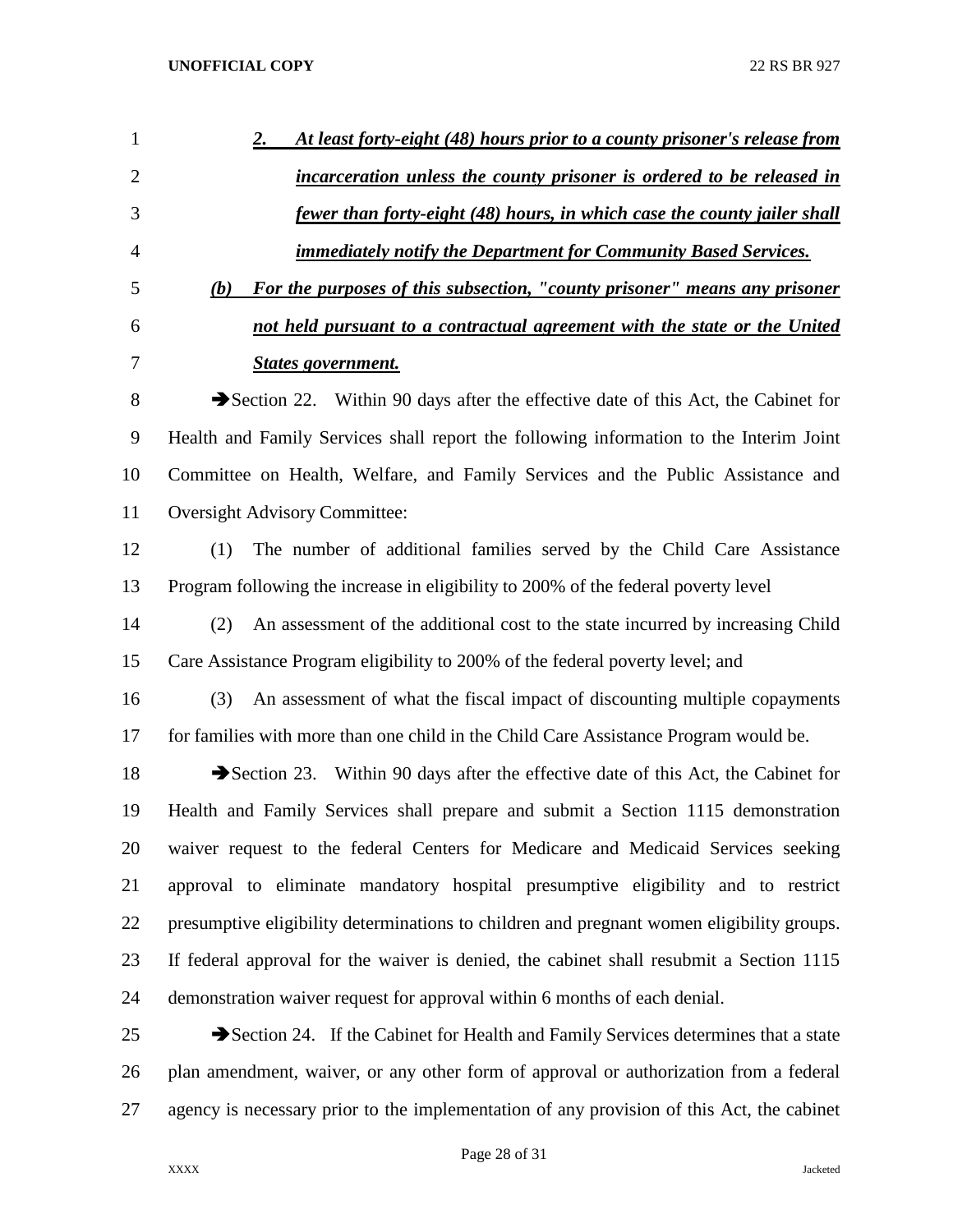shall, within 90 days after the effective date of this Act, request the state plan amendment, waiver, approval, or authorization and shall only delay full implementation of those provisions for which a state plan amendment, waiver, approval, or authorization was deemed necessary until the state plan amendment, waiver, approval, or authorization is granted. The cabinet shall, in accordance with KRS 205.525, provide a copy of any state plan amendment, waiver, or other approval or authorization application submitted pursuant to this Section to the Inter Joint Committee on Health, Welfare, and Family Service, the Interim Joint Committee on Appropriations and Revenue, and the Public Assistance Oversight and Advisory Committee and provide an update on the status of any application submitted pursuant to this section upon request.

11 Section 25. The General Assembly hereby directs the Education and Workforce Development Cabinet to design and launch an online portal or Web site where private employers in the Commonwealth can post available job openings. Employment opportunities posted to the portal or Web site shall be accessible and searchable by the general public.

16 Section 26. The Legislative Oversight and Investigations Committee shall conduct an in-depth analysis of Temporary Assistance for Needy Families (TANF) and the Kentucky Transition Assistance Program (K-TAP) spending by the Cabinet for Health and Family Services and seek to identify alternative sources of funding for child welfare programs and services currently funded by the federal TANF block grant and state maintenance-of-effort dollars, including possible strategies for securing additional Title IV-E funds, so that future K-TAP expenditures may be allocated in a manner that prioritizes assisting recipients of public assistance in transitioning off of public assistance by finding and maintaining sustainable, gainful employment.

25 Section 27. The Legislative Research Commission shall establish a Basic Health Program Task Force to study and make recommendations on the development of a basic health program as permitted under 42 U.S.C sec. 18051 for low-income individuals

Page 29 of 31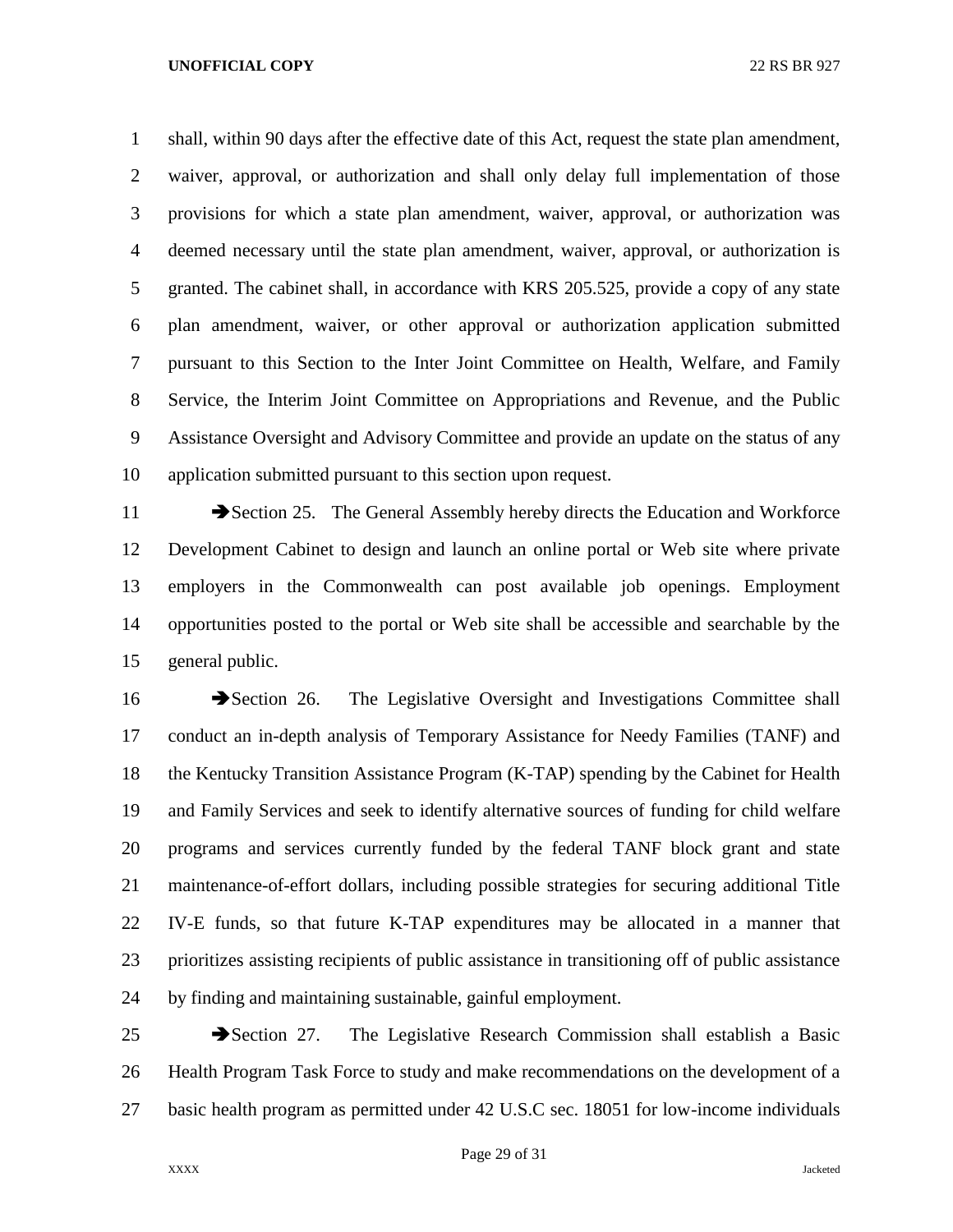who are not eligible for the state's medical assistance program. The duties of the task force shall include but are not limited to making recommendations for the monthly premiums and co-payments associated with health insurance options available under a basic health program and eligibility guidelines for health insurance options available under a basic health program.

6 Section 28. The Basic Health Program Task Force shall be composed of the following members with final membership of the task force being subject to the consideration and approval of the Legislative Research Commission:

 (1) Four members of the House of Representatives appointed by the Speaker of the House of Representatives, one of whom shall be designated by the Speaker of the House of Representatives as a co-chair of the task force;

 (2) One member of the House of Representatives appointed by the Minority Floor Leader of the House of Representatives;

 (3) Four members of the Senate appointed by the President of the Senate, one of whom shall be designated by the President of the Senate as a co-chair of the task force; and

 (4) One member of the Senate appointed by the Minority Floor Leader of the Senate.

19 Section 29. The task force shall meet at least four times during the 2022 Interim of the General Assembly, and the task force shall submit its findings and recommendations to the Legislative Research Commission by December 1, 2022.

22 Section 30. Provisions of Sections 27, 28, and 29 of this Act to the contrary notwithstanding, the Legislative Research Commission shall have the authority to alternatively assign the issues identified therein to an interim joint committee or a subcommittee thereof, and to designate a study completion date.

26 Section 31. Sections 26 to 30 of this Act shall have the same legal status as a House Concurrent Resolution.

Page 30 of 31